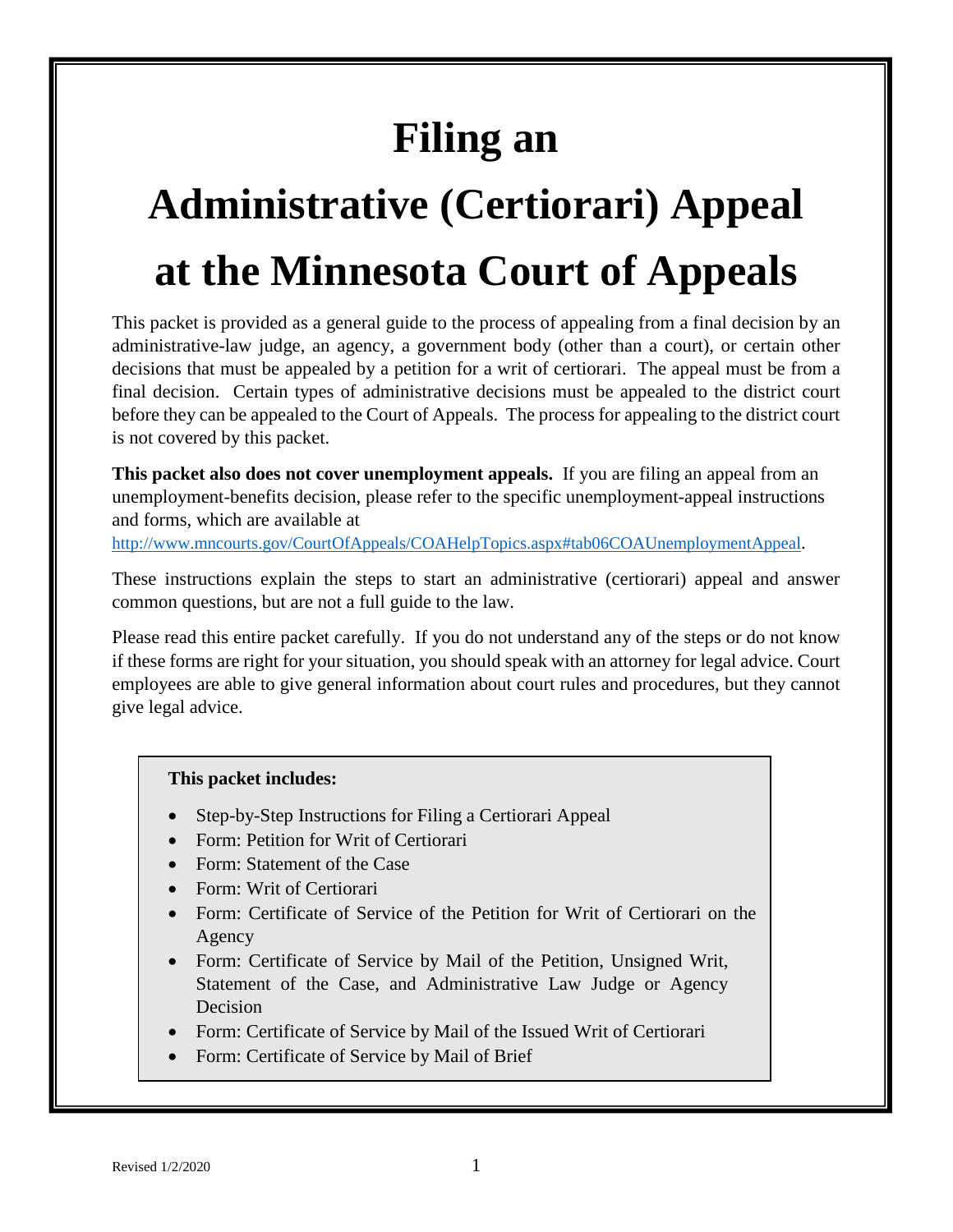#### **For Additional Assistance:**

Additional helpful materials, including example briefs, can be found on the Minnesota State Law Library website [\(https://mn.gov/law-library/\)](https://mn.gov/law-library/).

The State Law Library also hosts an Appeals Self-Help Clinic [\(https://mn.gov/law](https://mn.gov/law-library/services/clinics/appealsclinic.jsp)[library/services/clinics/appealsclinic.jsp\)](https://mn.gov/law-library/services/clinics/appealsclinic.jsp) where you can get brief free legal advice about your case from a volunteer attorney or get help filling out forms. The Appeals Self-Help Clinic is on the third Thursday of the month from 1:30-4:30 p.m. It is a walk-in clinic, so no appointments are taken. For more information about the Appeals Self-Help Clinic, call (651) 297-7651.

### **Important Information about Administrative (Certiorari) Appeals**

#### **Certain Decisions Must Be Appealed by a Petition for Writ of Certiorari**

Certain types of final decisions must be appealed by a *petition for writ of certiorari*. Certiorari appeals use different procedures than appeals from district court decisions. The types of decisions that must be appealed by *writ of certiorari* include: (1) decisions following a contested-case hearing under the Administrative Procedures Act (Minnesota Statutes chapter 14), (2) unemployment-benefits decisions, (3) workers' compensation appeals, (4) tax court appeals, and (5) quasi-judicial decisions by a state agency, a local government body, or the University of Minnesota.

#### **This packet does not cover tax court appeals and workers compensation appeals, which are appealed directly to the Minnesota Supreme Court.**

**This packet does not cover unemployment appeals.** If you are filing an appeal from an unemployment-benefits decision, please refer to the specific unemployment-appeal instructions and forms, which are available at

[http://www.mncourts.gov/CourtOfAppeals/COAHelpTopics.aspx#tab06COAUnemploymentAppeal.](http://www.mncourts.gov/CourtOfAppeals/COAHelpTopics.aspx#tab06COAUnemploymentAppeal)

#### **Court of Appeals Opinions are Available to the Public**

Once your appeal is decided, the Court of Appeals will issue a written decision, called an "opinion," which will describe your case and the reasons for the court's decision. **The opinion will be available to the public on the Minnesota Judicial Branch's website.** After an opinion is filed, it cannot be removed from the Internet. This means that anyone who searches for your name on the Internet may be able to find and read the opinion, which will include information about the reason you were fired.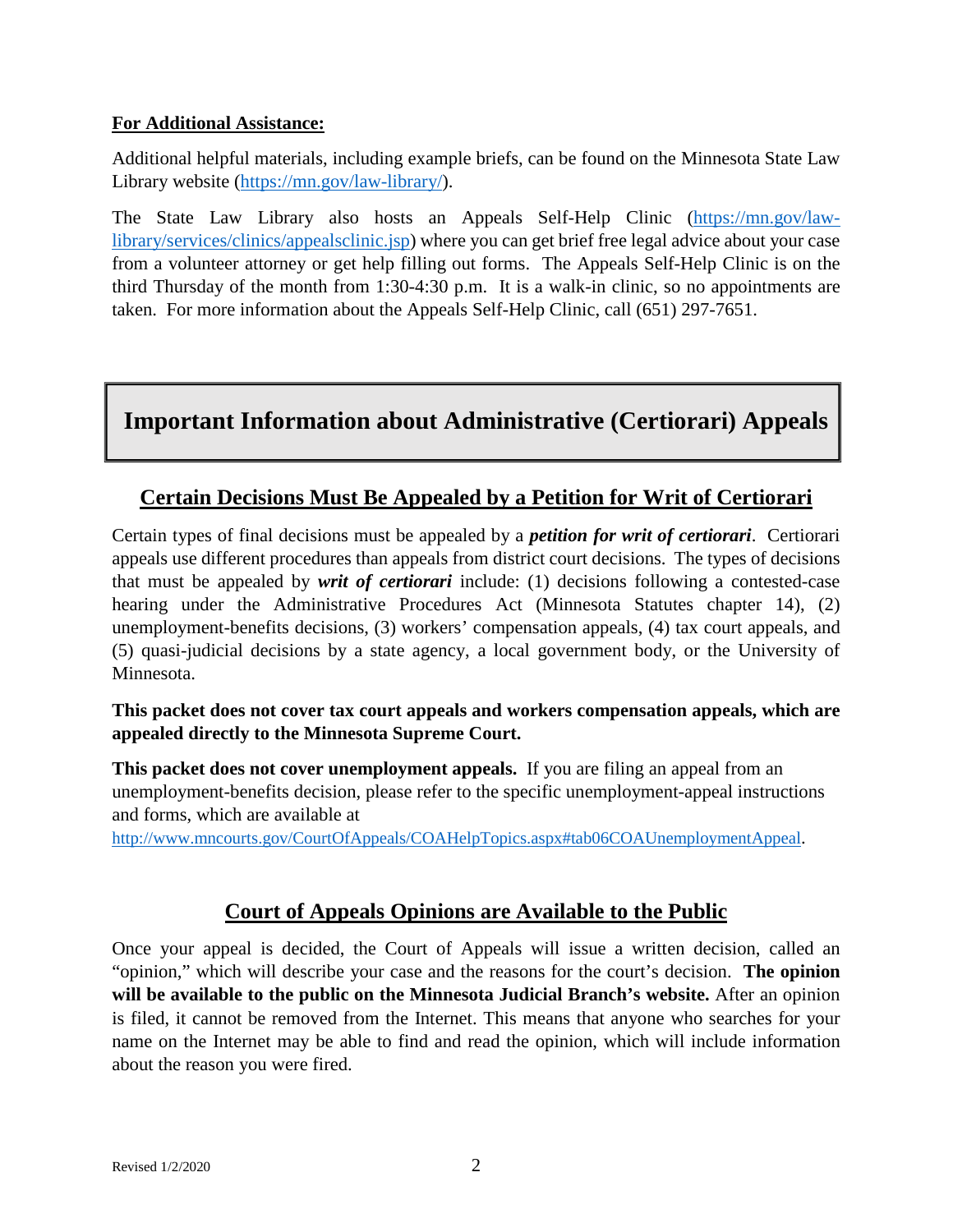#### **Laws that Apply to your Appeal**

Your appeal is governed by the [Minnesota Rules of Civil Appellate Procedure,](https://www.revisor.mn.gov/court_rules/ap/) the [Special Rules](http://www.mncourts.gov/mncourtsgov/media/Appellate/Court%20of%20Appeals/Special_Rules_of_Practice_COA.pdf)  [of Practice for the Minnesota Court of Appeals,](http://www.mncourts.gov/mncourtsgov/media/Appellate/Court%20of%20Appeals/Special_Rules_of_Practice_COA.pdf) and the Minnesota Statutes. [Minnesota Statutes](https://www.revisor.mn.gov/statutes/cite/14) [chapter 14](https://www.revisor.mn.gov/statutes/cite/14) and [chapter 606](https://www.revisor.mn.gov/statutes/cite/606) apply specifically to many administrative appeals.

This packet includes simplified instructions, but you should read the rules and statutes yourself for more information. **If you are representing yourself, you are responsible for researching court rules, case law, and statutes that govern your case.**

You can find the rules, case law, and statutes at the Minnesota State Law Library (Room G25, Minnesota Judicial Center, 25 Rev. Dr. Martin Luther King Jr. Blvd., St. Paul, MN 55155, or call 651-297-7651), and at public libraries. You can also find the rules at the Minnesota Judicial Branch website [\(http://www.mncourts.gov/About-The-Courts/SupremeCourt/CourtRules.aspx\)](http://www.mncourts.gov/About-The-Courts/SupremeCourt/CourtRules.aspx).

#### **Filing Fees**

In an administrative (certiorari) appeal, the relator (the person filing the appeal) must pay a \$550 filing fee to the Clerk of the Appellate Courts. If you cannot afford your filing fee, you can ask the administrative decision-maker to waive the filing fee for the appeal. An order waiving the filing fee is sometimes referred to as an *order granting permission to proceed "in forma pauperis (IFP)." See* [Minn. R. Civ.](https://www.revisor.mn.gov/court_rules/ap/subtype/rcap/id/103/#103.01) App. P. 103.01, subd. 1; [109.](https://www.revisor.mn.gov/court_rules/ap/subtype/rcap/id/109/)

To get an order waiving the filing fee for the appeal, you must request it from the administrative decision-maker. Your request can also ask the administrative decision-maker to waive the cost of preparing a transcript for your appeal. If the decision-maker denies your request to waive the filing fee for the appeal, you may then file a motion with the Court of Appeals to review the decisionmaker's denial of your request.

Contact the administrative decision-maker to ask for instructions to request waiver of your filing fee on appeal. The Minnesota Judicial Branch website provides forms and instructions for requesting waiver of the filing fee in appeals from district court decisions (forms available here: [http://www.mncourts.gov/GetForms.aspx?c=19&p=70\)](http://www.mncourts.gov/GetForms.aspx?c=19&p=70). You may be able to modify these forms to make your fee-waiver request to the administrative decision-maker.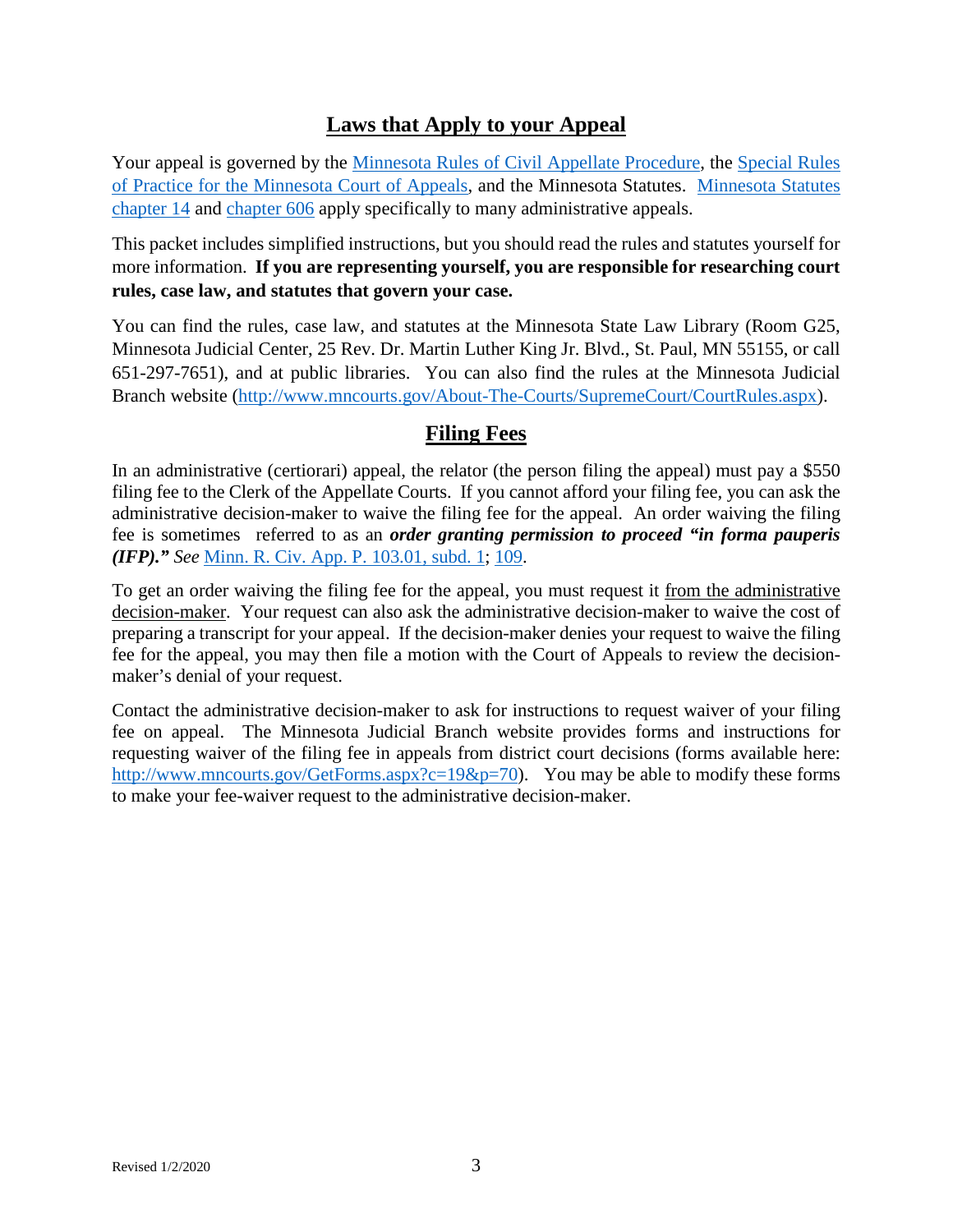## **Step-by-Step Instructions for Filing an Administrative (Certiorari) Appeal**

#### **Step 1: Calculate Your Appeal Deadline**

The deadline for filing an administrative (certiorari) appeal varies depending on the type of decision being appealed. You may need to research which statute governs the type of decision you seek to appeal:

- If you are appealing a decision under Minnesota Statutes chapter 14, your appeal must be filed no more than **30 days after the final decision**. To meet this deadline, you must file and serve your *Petition for Writ of Certiorari* by the date you calculate below. See Steps 2 & 3 for information about the Petition for Writ of Certiorari.
- If you are appealing a decision under Minnesota Statutes chapter 606, your appeal must be filed no more than **60 days after getting notice of a decision**. To meet this deadline, the signed ("issued") *Writ of Certiorari* must be served by the date you calculate below. See Step 6 for information about the signed *Writ of Certiorari*.

 $\Box$  Determine the statute that governs your appeal, the number of days you have to appeal the decision, and the date that starts the period to appeal:

#### **General Instructions for Calculating Court of Appeals Deadlines**

- Do not count the day of the event that starts the time period (for example, the date the decision was mailed to you). Instead, start counting the next day.
- Continue counting calendar days. Do not skip weekends or legal holidays.
- If the last day of the period falls on a Saturday, Sunday, or legal holiday, then the deadline is the next business day. For the purpose of calculating deadlines, legal holidays for the appellate courts are:
	- o New Year's Day (January 1);
	- o Martin Luther King, Jr.'s birthday (the third Monday in January);
	- o Presidents' Day (the third Monday in February);
	- o Memorial Day (the last Monday in May);
	- o Independence Day (July 4);
	- o Labor Day (the first Monday in September);
	- o Columbus Day (the second Monday in October), even though the appellate courts are open on Columbus Day;
	- o Veterans' Day (November 11);
	- o Thanksgiving Day (the fourth Thursday in November);
	- o The Friday after Thanksgiving; and
	- o Christmas Day (December 25).

 $\Box$  The deadline for starting my appeal is  $\Box$ 

#### **Note: The Court of Appeals cannot extend the deadline for appeal. If you do not meet this deadline, your appeal will be dismissed.**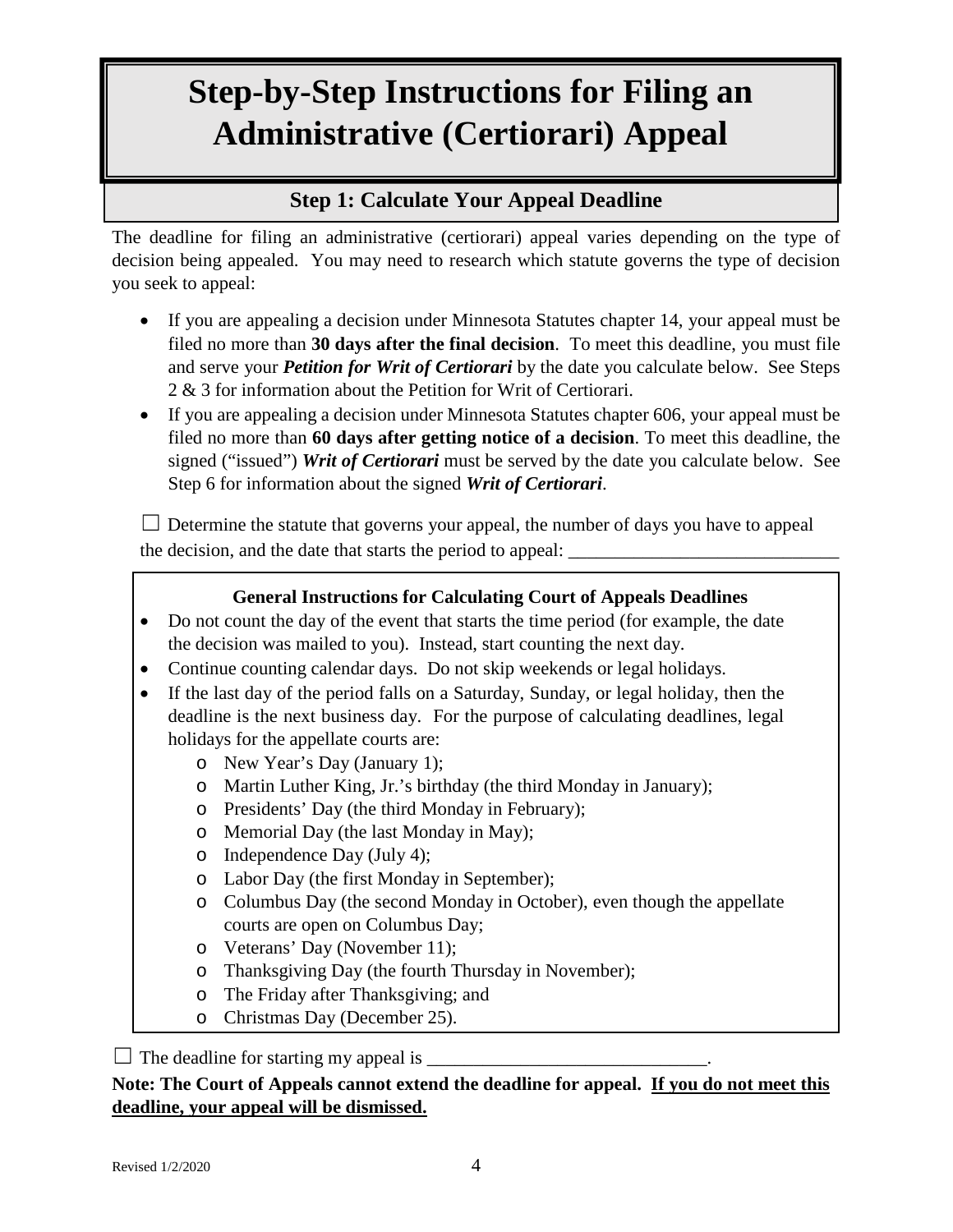### **Step 2: Fill out the** *Petition for Writ of Certiorari***,**  *Statement of the Case***, and** *Writ of Certiorari* **and obtain a copy of the decision you are appealing**

 $\Box$  Fill out the *Petition for Writ of Certiorari*, which tells the court that you want to appeal.

 $\Box$  Fill out the *Statement of the Case*, which should *briefly summarize* the reasons you think the decision you are appealing from was incorrect. You do not need to make detailed arguments in the *Statement of the Case*, because you will make detailed arguments later in your *Brief*. Do not attach any additional documents to your *Statement of the Case*.

Some questions on the *Statement of the Case* may require you to complete some basic legal research about your appeal before you can complete them. Detailed instructions for completing this form are available at http://mncourts.gov/CourtOfAppeals.aspx#Tab08Resources.

 $\Box$  Fill out the *Writ of Certiorari* (except for the signature line and date for the Clerk of the Appellate Courts). The *Writ of Certiorari* notifies the respondents that you have filed your appeal and orders the respondents to provide certain records. The Clerk of the Appellate Courts will sign the *Writ of Certiorari* after you file it and will return it to you (see step 7 for

more information about the signed *Writ of Certiorari*).

The party who files the appeal is called the "relator." The other parties are called the "respondents."

Fill in all of the blanks on the forms (except for the signature line and date for the Clerk of the Appellate Courts). If you do not fill out all of the blanks, the Clerk of the Appellate Courts may have to return the forms to you, and it may cause you to miss your deadline to appeal.

 $\Box$  Obtain a copy of the decision you are appealing. If you do not have a copy of the decision, you can contact the agency or government body that made the decision, and request an additional copy. You will need to file a copy of the decision along with your *Petition for Writ of Certiorari*. [Minn. R. Civ. App. P. 115.](https://www.revisor.mn.gov/court_rules/ap/subtype/rcap/id/115/)03, subd. 1.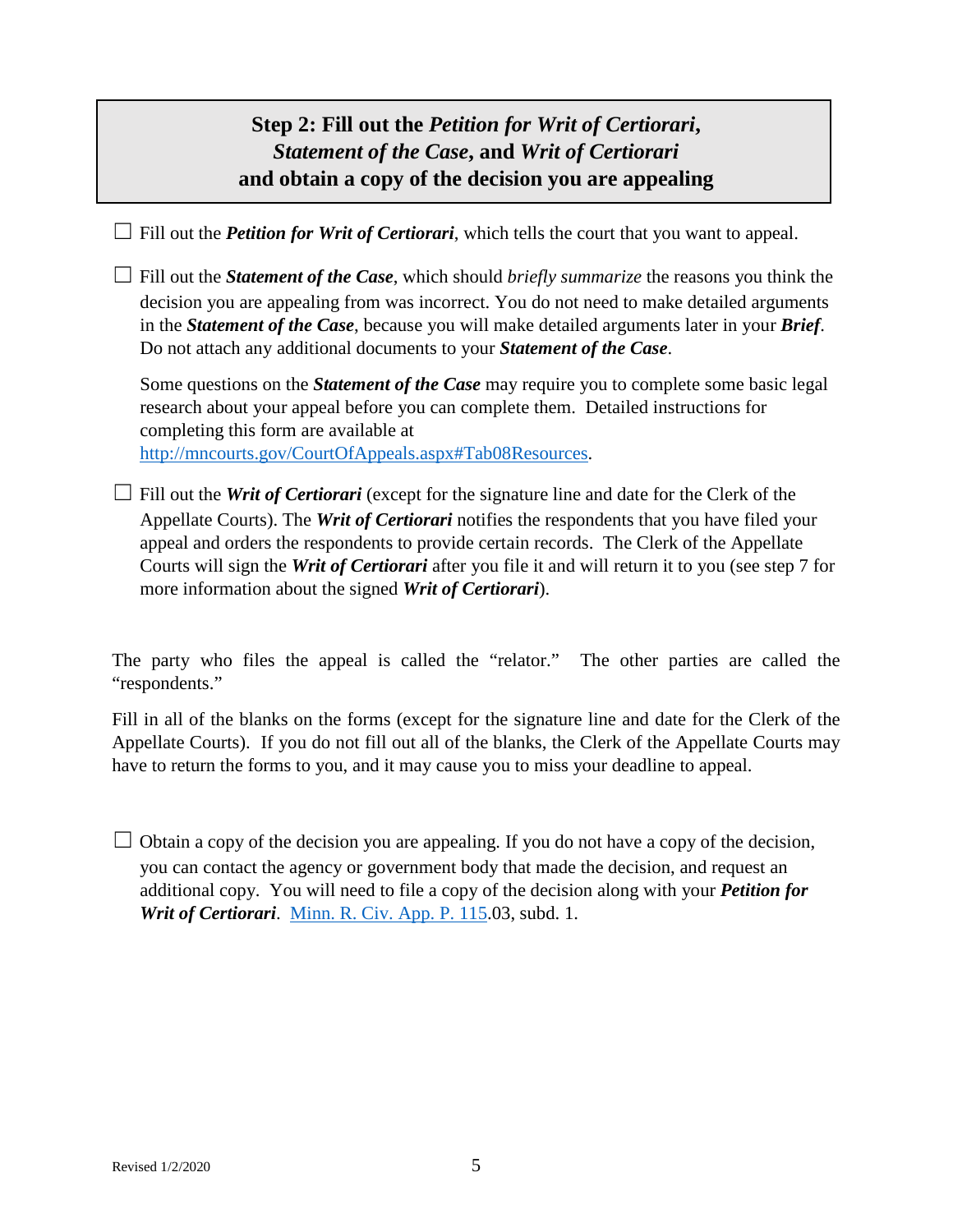#### **Step 3: File the** *Petition for Writ of Certiorari***,**

*Statement of the Case***,** *Writ of Certiorari,* **and copy of the decision**

"Filing" means submitting or delivering documents to the Office of the Clerk of the Appellate Courts. Filing the *Petition for Writ of Certiorari* is how you tell the Court of Appeals that you are starting an appeal.

 $\Box$  Choose your method of filing (see instructions below).

#### **General Instructions for "Filing"**

Parties **without an attorney** may file documents by any of the following three methods:

(1) By **hand-delivering** them to the Clerk of the Appellate Courts during business hours (8:00 a.m. to 4:30 p.m. weekdays).

(2) By **mailing** the documents to the Clerk of the Appellate Courts, addressed to: Clerk of the Appellate Courts 305 Minnesota Judicial Center 25 Rev. Dr. Martin Luther King Jr. Blvd. St. Paul, MN 55155

For filing by postal mail, a document will be considered filed "on time" if it is deposited in the U.S. Mail by the deadline with correct postage and the correct address, even though the Clerk of the Appellate Courts will not receive the document on the day you deposit it in the mail.

(3) By **submitting them electronically** through the appellate courts' e-filing system, E-MACS. Parties who do not have an attorney are not required to use E-MACS, but they are allowed to do so. But, once you choose to file in E-MACS, you must continue using it for filing. You may not go back to filing by hand-delivery or mail. (**Note: All attorneys are required to use E-MACS and cannot file documents by mail or by hand-delivery to the Clerk of the Appellate Courts.**)

For information about electronic filing and to submit documents electronically, go to the Clerk of the Appellate Courts' webpage [\(www.mncourts.gov/Clerk-of-Appellate-](http://www.mncourts.gov/Clerk-of-Appellate-Courts.aspx#tab05AppellateeFiling)[Courts.aspx#tab05AppellateeFiling\)](http://www.mncourts.gov/Clerk-of-Appellate-Courts.aspx#tab05AppellateeFiling). For additional instructions on filing, see [Minn. R. Civ.](https://www.revisor.mn.gov/court_rules/ap/subtype/rcap/id/125/#125.01)  [App. P. 125.01.](https://www.revisor.mn.gov/court_rules/ap/subtype/rcap/id/125/#125.01) **The Clerk's Office cannot accept filings by fax or email**.

 $\Box$  If you are filing your documents by hand-delivery or by mail, make a copy for yourself, a copy for each of the respondents, and a copy for the agency decision-maker, of each of the following documents: (1) *Petition for Writ of Certiorari*, (2) *Statement of the Case*, (3) *Writ of Certiorari*, and (4) a copy of the decision you are appealing.

 $\Box$  Keep one copy of each document for your records and file the original of each with the Clerk of the Appellate Courts, or file electronically.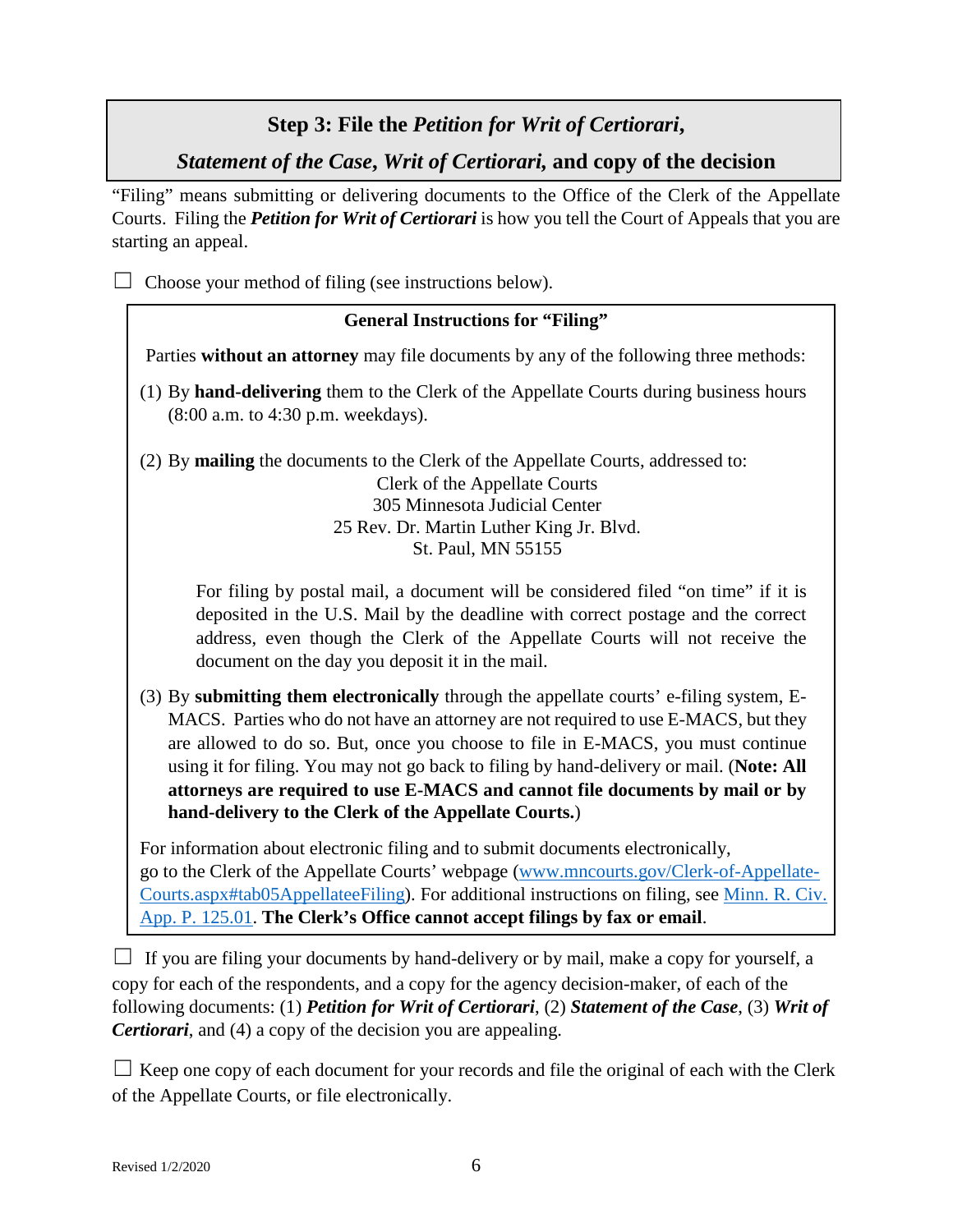#### **Step 4: Serve the documents on respondents**

Any time you submit a document to the Clerk of the Appellate Courts for filing, a copy must also be provided to all other parties at or before the time of filing. This is called "service."

You must also file proof that you have served the document ("proof of service") with the Clerk of the Appellate Courts. Instructions for proof of service are at Step 5.

**Important: If you are appealing a decision under Minnesota Statutes chapter 14, you must file the** *Petition for Writ of Certiorari* **and serve it on the respondents by the deadline you calculated in Step 1, or your appeal will be dismissed. Minn. Stat. § 14.64 also requires you to serve a copy of the** *Petition for Writ of Certiorari* **on the agency.** 

**If you are appealing a decision under Minnesota Statutes chapter 606, you must accomplish this step, and you must also receive the signed ("issued")** *Writ of Certiorari* **and serve it on the respondents by the deadline you calculated in Step 1, or your appeal will be dismissed. See Step 6 for more information about the signed ("issued")** *Writ of Certiorari***.** 

#### **General Instructions for "Service"**

There are multiple methods to accomplish service:

- 1) **Electronically through E-MACS**, at the time you are e-filing your documents, if the person you are serving is registered for electronic service through E-MACS.
- 2) **By mail,** by depositing the documents, correctly addressed, in the U.S. Mail, with adequate first-class postage. You may serve documents by mail yourself.
- 3) **By certified mail,** by requesting and paying for this service at a post office. You may serve documents by certified mail yourself.
- 4) **In person**, by having another person hand-deliver the documents. The person who delivers the documents must be 18 years or older and not a party to the appeal. You can not serve documents in person yourself, someone else must do it for you.
- 5) **Other method, if the person consents to another method of service**, such as email or fax.

If a party has an attorney, you must serve the attorney rather than the party. If a party does not have an attorney, serve that party directly. For additional instructions on service, see Minn. R. [Civ. App. P. 125.02 and 125.03.](https://www.revisor.mn.gov/court_rules/ap/subtype/rcap/id/125/#125.02)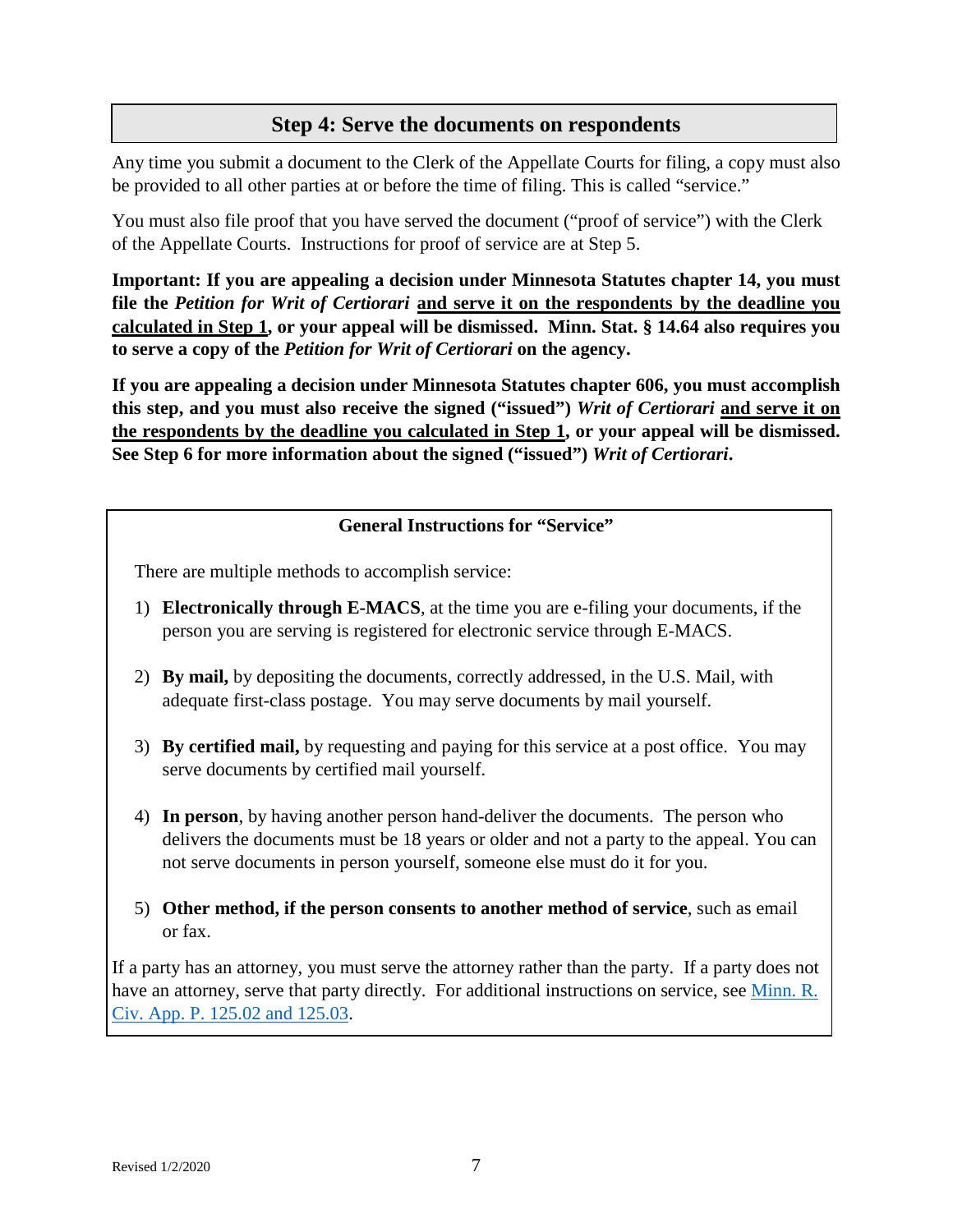$\Box$  If you are filing your appeal under Chapter 14 of the Minnesota Statutes, decide how you will serve your *Petition for Writ of Certiorari* on the agency decision-maker. Minn. Stat. § 14.64 requires you to serve your *Petition for Writ of Certiorari* on the agency **either in person or by certified mail**.

 $\Box$  If you are filing your appeal under Chapter 14 of the Minnesota Statutes, serve the agency with a copy of the *Petition for Writ of Certiorari*.

 $\Box$  Choose your method of service on respondents. For simplicity, this packet assumes you will serve all respondents (excluding the agency in an appeal under Minnesota Statutes chapter 14) **by mail**. You could choose another method of service, but the *Certificate of Service* form in this packet would need to be modified to reflect the method of service you actually use.

 $\Box$  Serve the respondent(s) with a copy of (1) *Petition for Writ of Certiorari*, (2) *Statement of the Case*, (3) unsigned copy of the *Writ of Certiorari*, and (4) a copy of the decision you are appealing.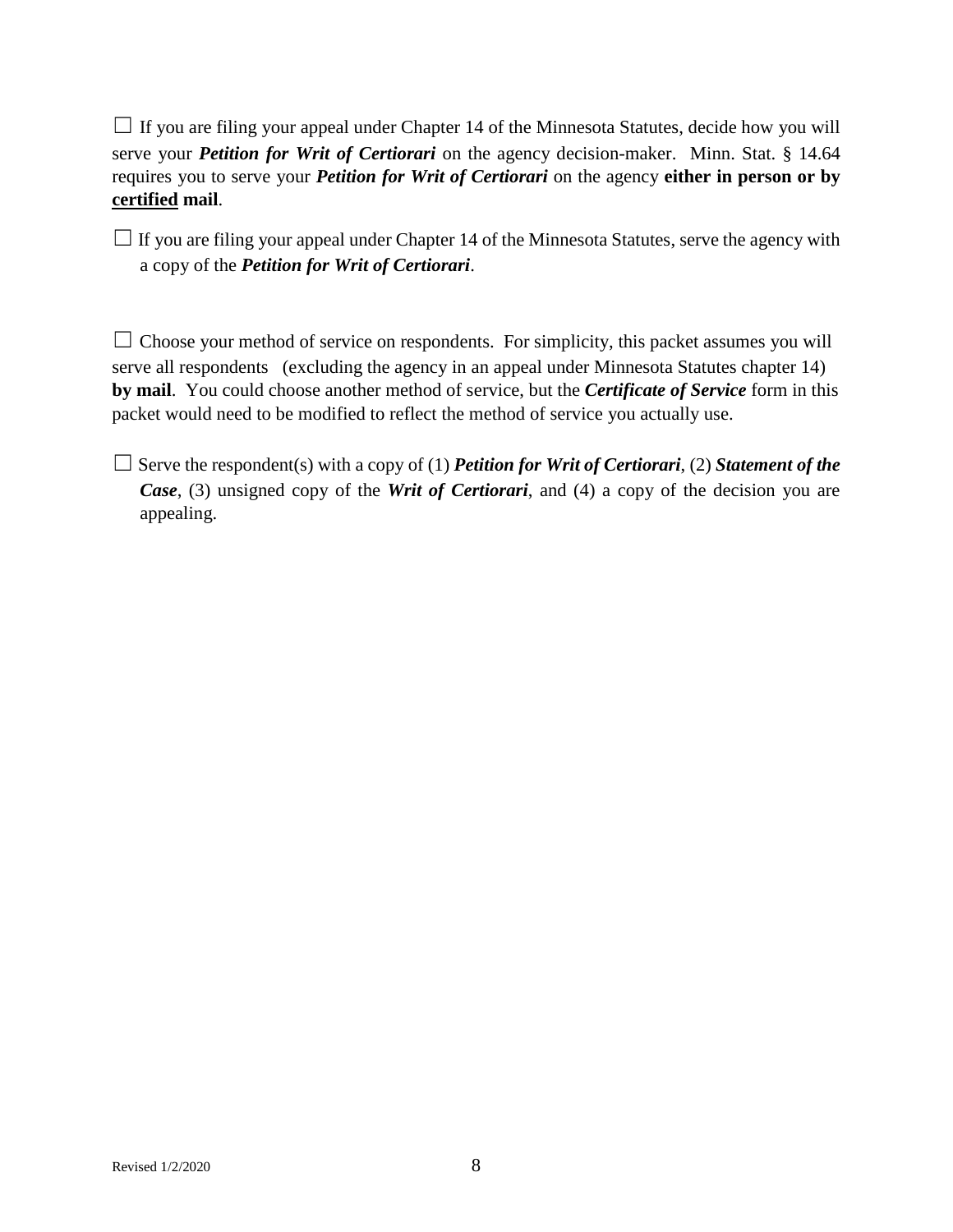### **Step 5: If you served any documents in person, by mail, by certified mail, or other non-electronic method:**

#### **Fill out and file the** *Certificate of Service*

**Every** document submitted to the Clerk of the Appellate Courts for filing must be accompanied by proof that the document was served on the other parties to the appeal. This is called "proof of service." If you file and serve a document electronically, E-MACS automatically provides "proof of service" for that document, so documents served electronically do not require a separate form showing proof of service. However, if you serve a document by mail or in person, you must fill out and file a form (called an "Affidavit of Service" or "Certificate of Service") to prove that you served the document.

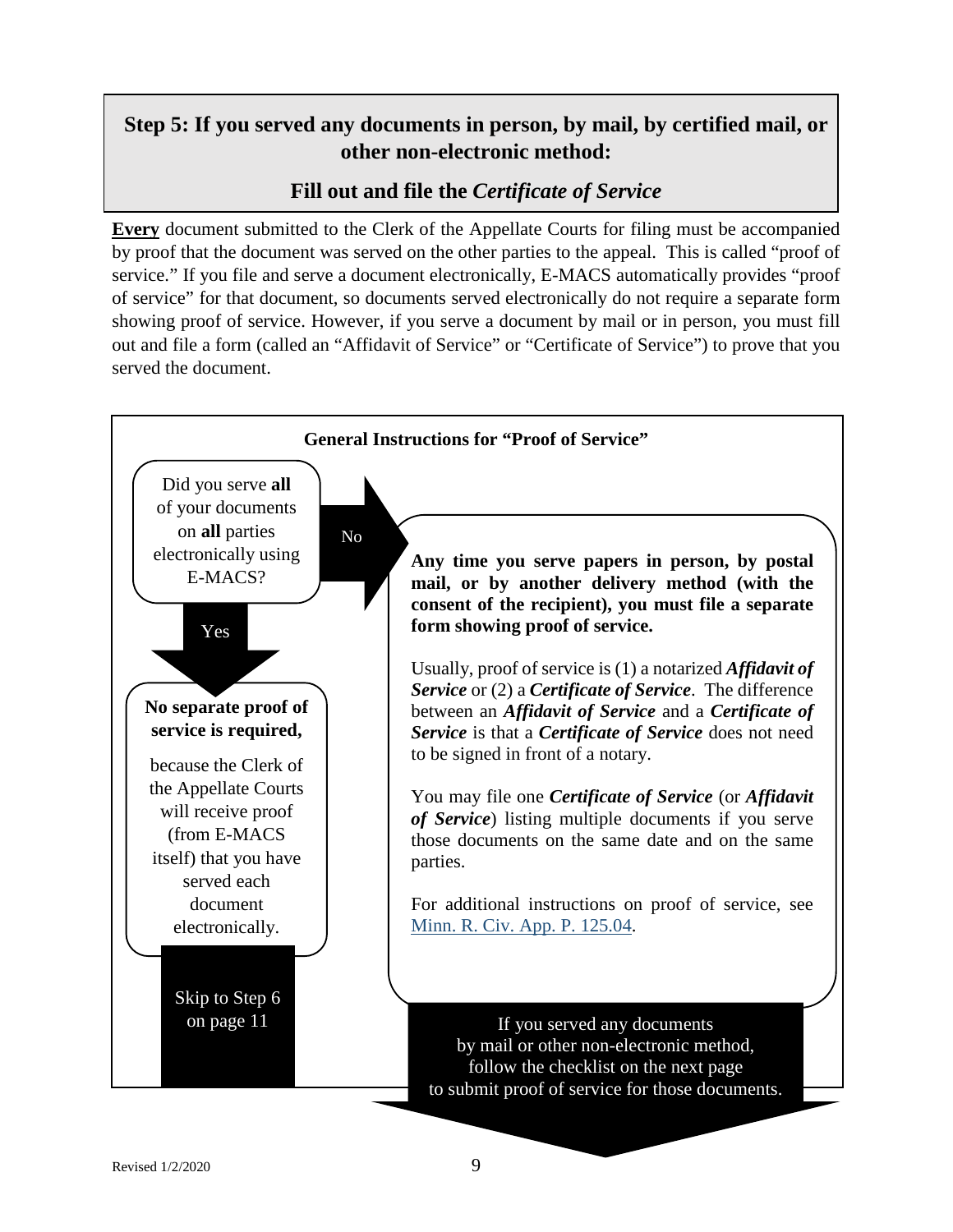$\Box$  The person who served the documents on respondents by mail must complete and sign the form titled *Relator's Certificate of Service by Mail of the Petition, Unsigned Writ, Statement of the Case, and Decision.*

 $\Box$  The person who served the documents on the agency must complete and sign the form titled *Relator's Certificate of Service of the Petition for Writ of Certiorari, Unsigned Writ, Statement of the Case, and Decision on the Agency.* 

The *Certificate of Service* must include, from top to bottom:

- 1. The parties' names and case file number;
- 2. County where the form was signed;
- 3. The name of the person who served the documents;
- 4. The titles of the documents that were served (on the forms included with this packet, the titles of the document are already filled in);
- 5. The date the documents were served;
- 6. The names of the parties who were served and the addresses to which the documents were mailed or delivered to those parties;
- 7. The signature of the person who served the documents, the date the form was signed, and the county and state where the form was signed.

**Note: You will need different** *Certificate of Service* **forms at different steps in the process. Do not fill out or file all of the** *Certificate of Service* **forms at the same time.**

**If any of your documents were served in person, the person who served the documents in person must be the one to fill out and sign the Certificate of Service, because you cannot serve documents in person yourself.** 

 $\Box$  File the signed *Certificate of Service* with the Clerk of the Appellate Courts.

- If you used E-MACS to electronically file your *Petition for Writ of Certiorari*, *Writ of Certiorari*, *Statement of the Case*, and decision, you will also file your *Certificate of Service* electronically using E-MACS (even if you served your documents by mail or in person). The *Certificate of Service* must be uploaded as a separate PDF or Word document – do not combine with one of your other documents into a single PDF or Word document.
- If you filed your *Petition for Writ of Certiorari*, *Writ of Certiorari*, *Statement of the Case*, and decision by hand delivery or by mail, you may also file your *Certificate of Service* by hand delivery or by mail.
- See Step 3 on page 6 for additional instructions on how to file documents.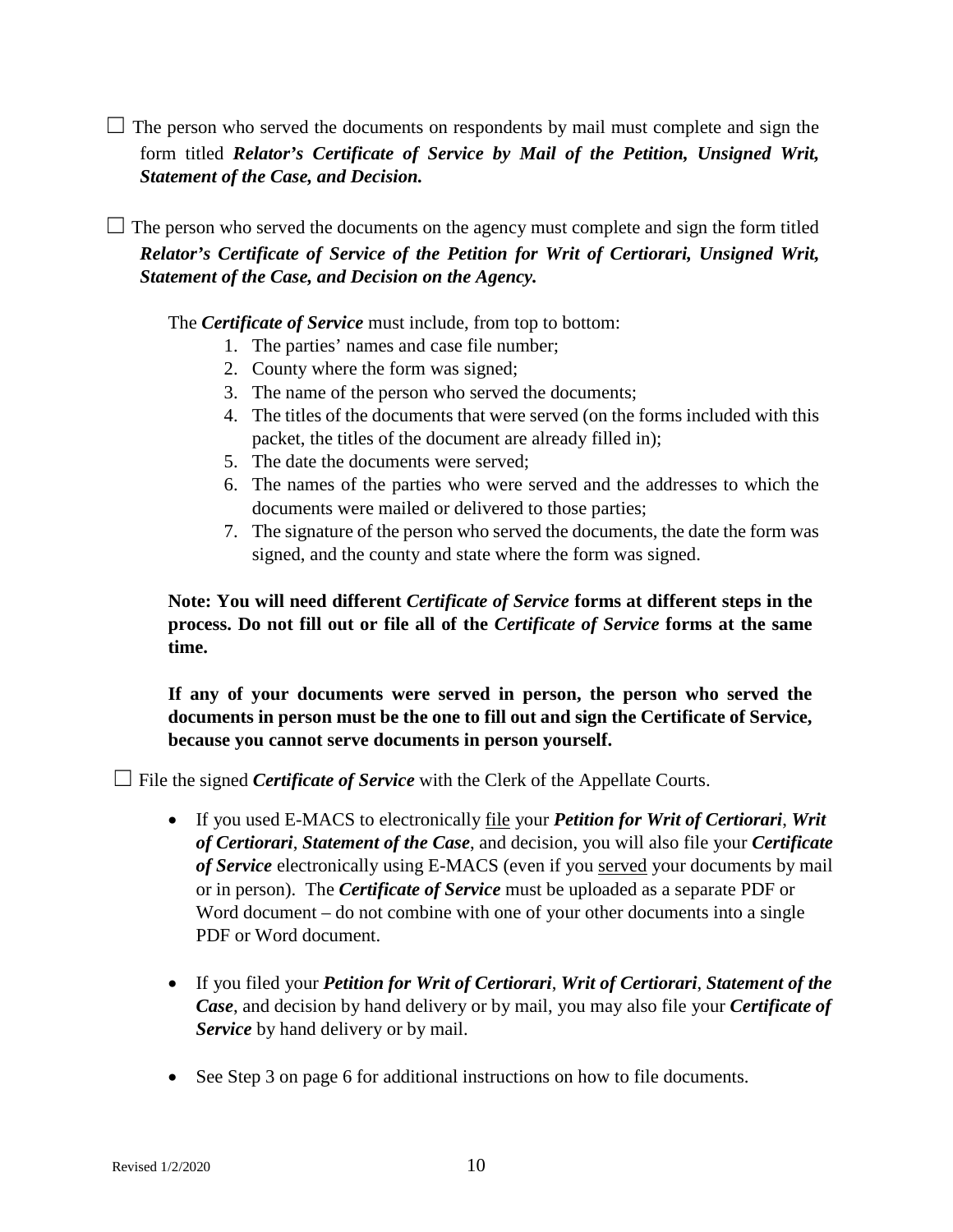#### **Step 6: Serve the signed** *Writ of Certiorari* **and file proof of service**

The Office of the Clerk of the Appellate Courts will distribute the signed ("issued") *Writ of Certiorari* soon after you file it. If you filed your appeal by mail, the issued *Writ of Certiorari* will be mailed back to you. If you filed your appeal in person, the Clerk of the Appellate Courts may be able to provide you with the issued *Writ of Certiorari* at the time you file your other paperwork; if not, it will be mailed to you. If you filed your appeal electronically through E-MACS, the issued *Writ of Certiorari* will be returned to you electronically.

No matter how you receive the "issued" *Writ of Certiorari*, you must serve a copy on all of the other parties to the appeal, including the agency decision-maker, because the Clerk of the Appellate Courts only sends a copy of the issued *Writ of Certiorari* to the party who initiated the appeal.

 $\Box$  Receive the issued *Writ of Certiorari* from the Clerk of the Appellate Courts.

 $\Box$  Make two copies of the issued *Writ of Certiorari*. Keep the original for your records.

- $\Box$  Serve a copy on the respondent(s) and the agency decision-maker (see Step 4 above for instructions on how to serve documents).
- $\Box$  The person who served the issued *Writ of Certiorari* must fill out and sign the form titled *Certificate of Service by Mail of Issued Writ of Certiorari*. This is proof of service for the issued *Writ of Certiorari*. See Step 5 above for instructions about filling out the *Certificate of Service*.
- □ File the *Certificate of Service* of the issued *Writ of Certiorari* with the Clerk of Appellate Courts (see Step 3 above for instructions on how to file documents). This must be filed within 7 days of when the issued *Writ of Certiorari* was served on the respondent(s). See [Minn. R.](https://www.revisor.mn.gov/court_rules/ap/subtype/rcap/id/115/#115.03)  [Civ. App. P. 115.03, subd. 4.](https://www.revisor.mn.gov/court_rules/ap/subtype/rcap/id/115/#115.03)

**Note: The next step (ordering the** *Transcript***) must be completed within 10 days of filing the**  *Writ of Certiorari***. Read the next step right away to determine whether you need to order a**  *transcript* **in your appeal.**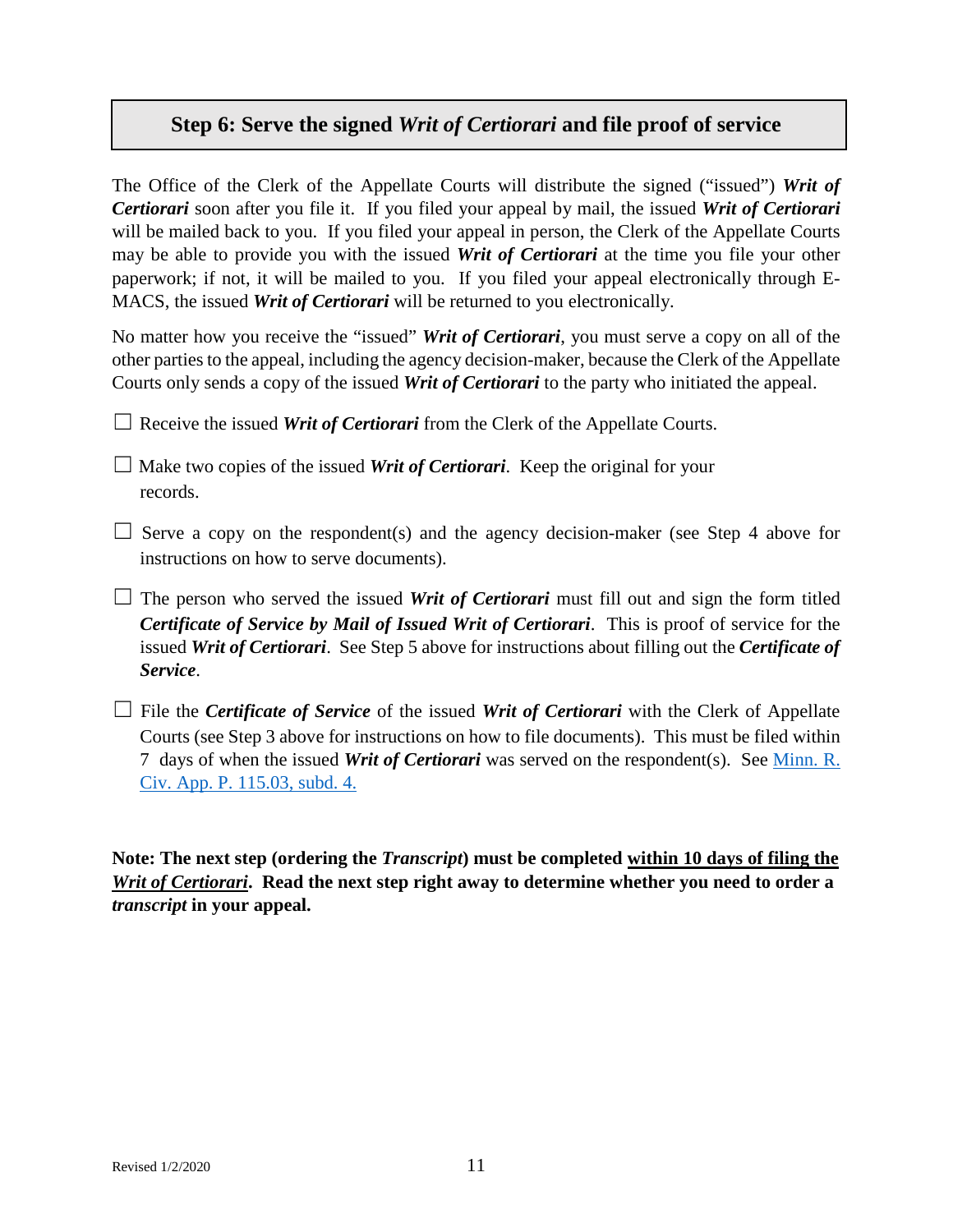### **Step 7: Order your** *Transcript* **(optional)**

### **within 10 days of filing the** *Writ of Certiorari*

#### **General Information about the "Record"**

In addition to the parties' briefs, the "record" is the only information that the Court of Appeals considers in an appeal. The record is the evidence used in the hearing before the administrativelaw judge, agency, or other government body, so it may also be called the "evidentiary record." If you asked for a new hearing in your request for reconsideration, the record also includes any new evidence accepted at that hearing. The record should include all of the information and documents that were used to make the decision you are appealing. The evidence in the record is the only evidence that the Court of Appeals typically looks at in an appeal.

The record might also include a *transcript* of the hearing(s) before the administrative-law judge or agency decision-maker. A *transcript* is a typed copy of what all of the witnesses, parties, and the judge said at your hearing.

The agency or government body that made the decision you are appealing must serve all parties with an *itemized list of the contents of the record*, so all parties know what documents and evidence can be considered on appeal. If you request a *transcript*, that *itemized list* will be served within 14 days after the transcript is delivered. If you do not request a *transcript*, the *itemized list* will be served within 30 days after you served your *Petition for Writ of Certiorari* See [Minn. R. Civ. App. P. 115.04, subd. 3.](https://www.revisor.mn.gov/court_rules/ap/subtype/rcap/id/115/#115.04) The *itemized list* starts the time for you to prepare your brief. See Step 8 for information about the deadline for your brief.

#### **Do I need a transcript for my appeal?**

If a hearing was held in your case, you can order a *transcript* of the hearing from the agency or government body that held the hearing. If you want the Court of Appeals to consider what was said at the hearing as part of the record in your appeal, you will need a transcript of each hearing you want the Court of Appeals to consider.

The *transcript* must be ordered within 14 days after the Clerk of the Appellate Courts signs and issues the *Writ of Certiorari*. See [Minn. R. Civ. App. Proc. 115.04,](https://www.revisor.mn.gov/court_rules/ap/subtype/rcap/id/115/#115.04) subd. 2, and Step 6 above. A *transcript* is not automatically prepared unless it is requested.

The agency or government body may charge a fee for preparing the *transcript*. If you can't afford the transcript-preparation fees, you can request that the administrative decision-maker waive your transcript-preparation fees. See page 3 for instructions on requesting waiver of fees in your appeal, including transcript-preparation fees.

 $\Box$  Decide whether you need a transcript of a hearing before the administrative law judge or agency decision-maker.

If you decide you **do NOT** need a transcript for your appeal, skip to Step 8 on page 14

If you **DO** need a transcript, follow the checklist on the next page.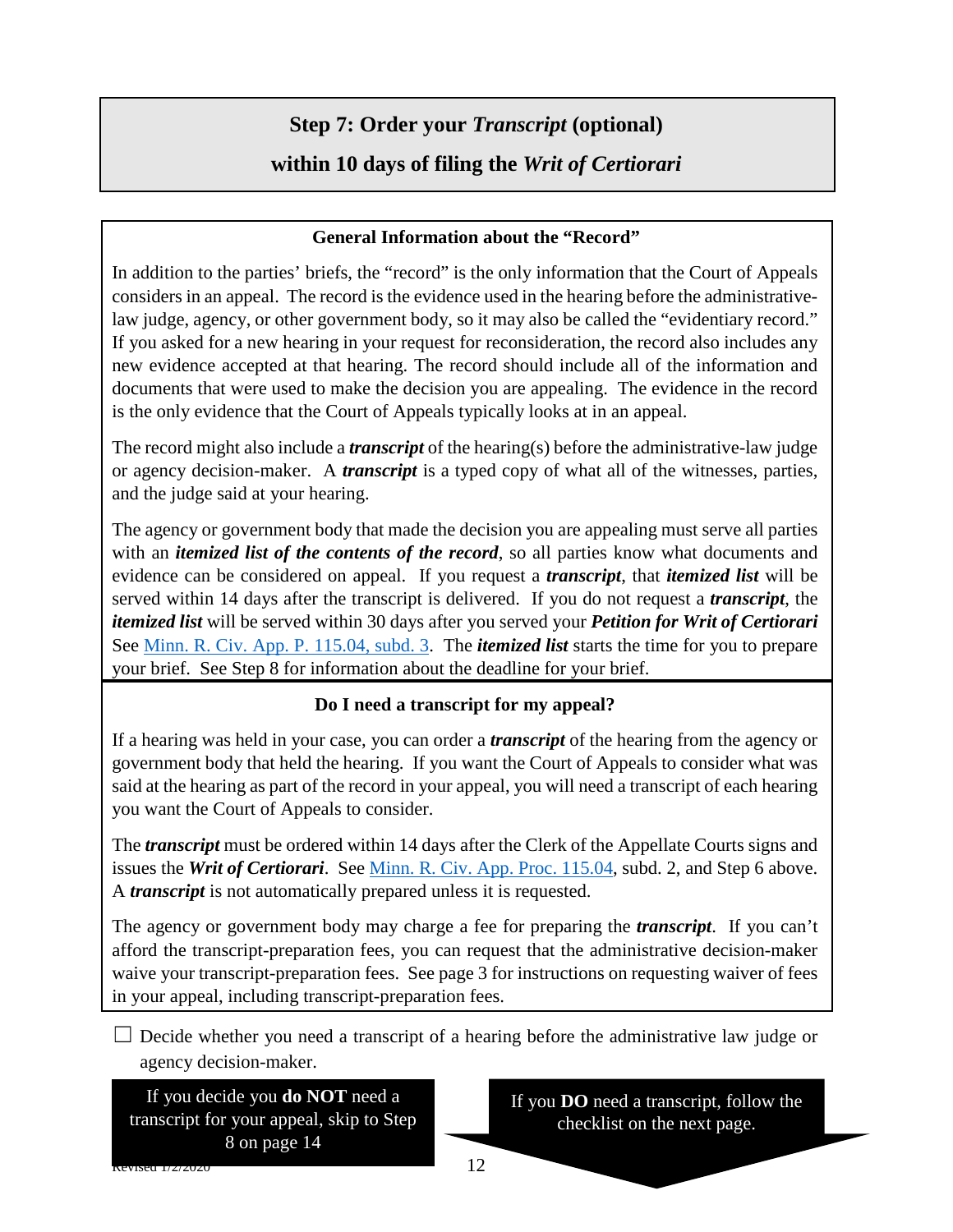$\Box$  For each hearing you are requesting a transcript of, gather this information:

- (1) Case file number for your case:
- $(2)$  Names of the parties:
- (3) Date of the hearing(s):
- (4) Name of judge or decision-maker at the hearing(s):

You will need to provide this information when you request the transcript.

 $\Box$  Call the agency or government body where your hearing took place for instructions on how to request a transcript.

 $\Box$  Follow the agency or government body's instructions to request a transcript.

 $\Box$  Pay the fee for the transcript. After you submit your transcript request, the person who is responsible for preparing your transcript will contact you and will provide you with an estimated cost to prepare the transcript and the estimated date when the transcript will be complete. Payment must be made before the transcript is prepared. If you are unable to afford the transcript fee, call the agency or government body and request instructions for having the transcript fee waived.

 $\Box$  Provide the names and contact information for the other parties involved with the appeal to the person responsible for preparing your transcript, so that they can provide the other parties with copies of the transcript. It is the responsibility of the relator (appealing party) to order copies of any transcript being prepared for appeal for all the other parties to the appeal.

The person responsible for preparing your transcript will fill out a *Transcript Certificate*, which lets the Court of Appeals know that you have requested the transcript and will pay the court reporter. See Minn. R. Civ. App. P. 110.02, 115.04. After you pay the person responsible for preparing your transcript, they will prepare the transcript and provide it to you and the other parties electronically or by mail. The person preparing your transcript will also file a copy of the transcript with the agency or government body that held the hearing, and will file a *Transcript Delivery Certificate* with the Clerk of the Appellate Courts verifying that the transcript was filed with the agency or government body. The Clerk of the Appellate Courts will receive the transcript as part of the record from the agency or government body.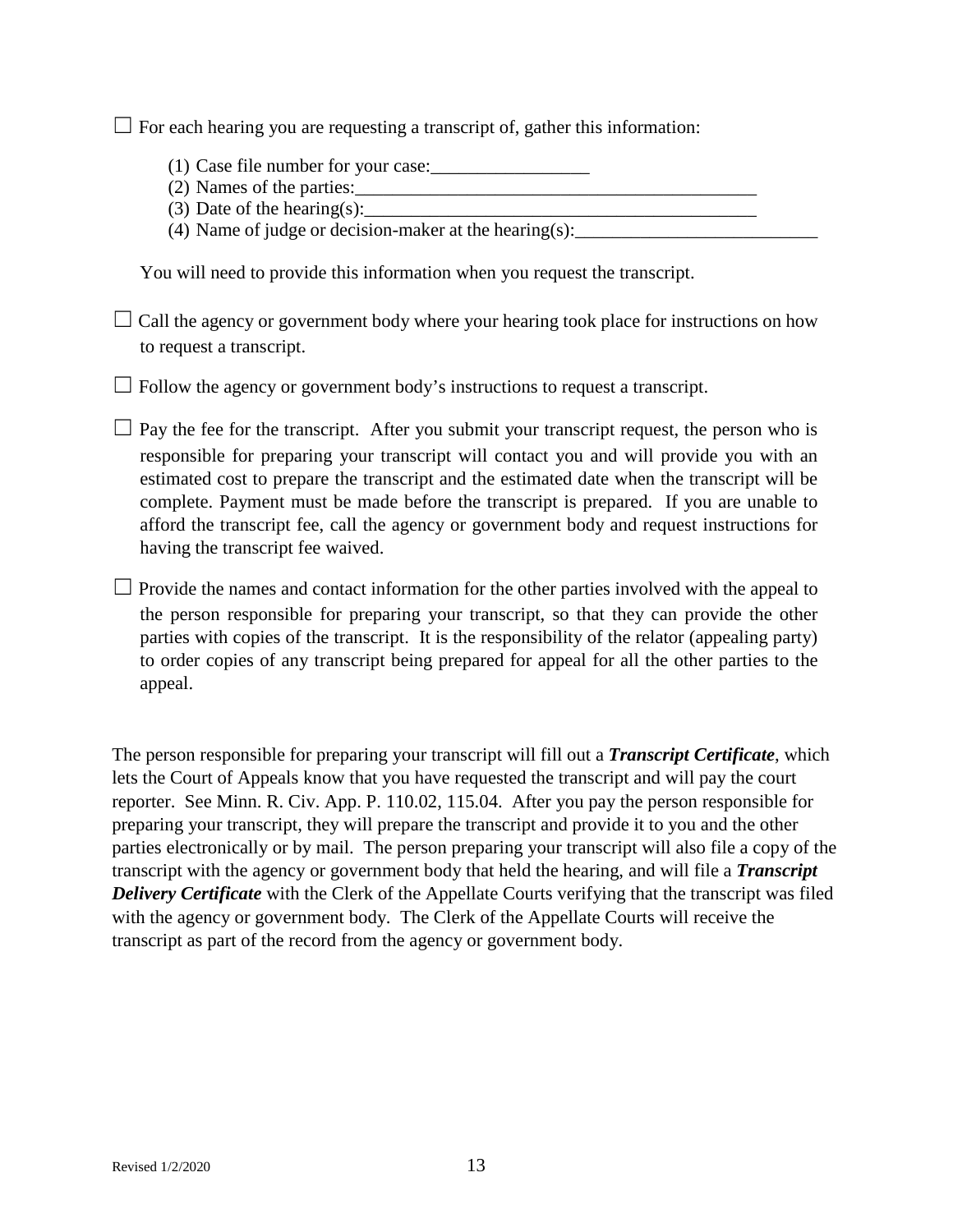#### **Step 8: Calculate the Deadline for your** *Brief*

Your written argument on appeal is called a "brief." As the relator (appealing party), **you must file a** *brief***, or your appeal will be dismissed.** See [Minn. R. Civ. App. P. 142.02.](https://www.revisor.mn.gov/court_rules/ap/subtype/rcap/id/142/#142.02)

The deadline for your *brief* depends on when you were served with an *itemized list of the contents of the record.* See step 7 for general information about "the record."

The agency or government body that made the decision you are appealing must serve all parties with an *itemized list of the contents of the record*, so all parties know what documents and evidence can be considered on appeal. If you request a *transcript*, that *itemized list* will be served within 14 days after the transcript is delivered. If you do not request a *transcript*, the *itemized list* will be served within 30 days after you served your *Petition for Writ of Certiorari* See Minn. R. Civ. App. P. 115.04, [subd.](https://www.revisor.mn.gov/court_rules/ap/subtype/rcap/id/115/#115.04) 3.

Your *brief* is due 30 calendar days after the agency or government body who made the decision serves you with the *itemized list of the contents of the record*. If the *itemized list* is served by mail, then your brief is due 30 calendar days plus 3 business days after the date that the *itemized list* was mailed to you. The brief must be filed and served by the deadline. See [Minn. R. Civ. App.](https://www.revisor.mn.gov/court_rules/ap/subtype/rcap/id/115/#115.04)  [P. 115.04, subd. 4.](https://www.revisor.mn.gov/court_rules/ap/subtype/rcap/id/115/#115.04)

See Step 1 for specific instructions for calculating deadlines.

 $\Box$  The *itemized list of the contents of the record* was served or mailed to me on  $\Box$ 

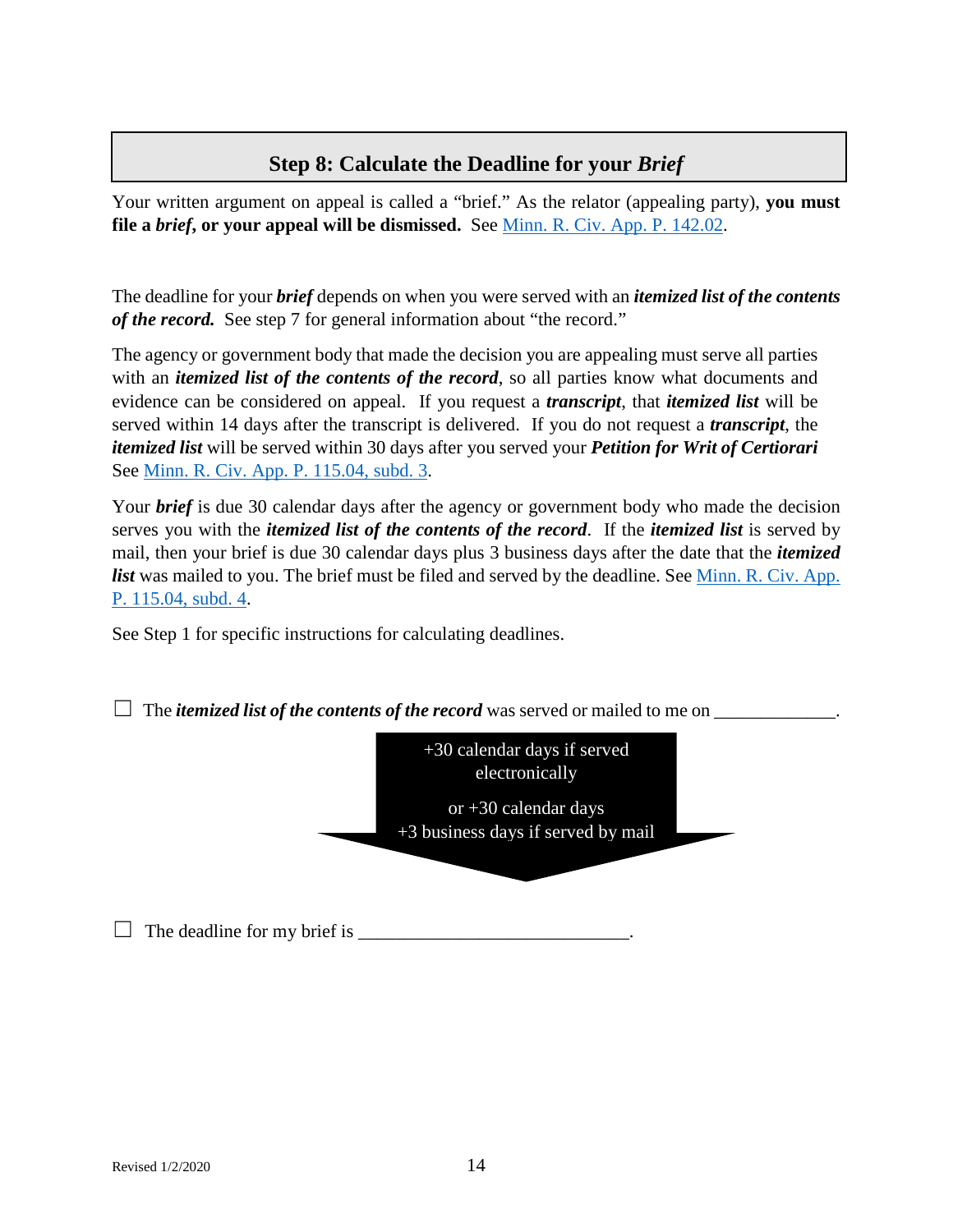You have three options for the format of your *brief*:

- **(1) Formal** *Brief***:** A formal brief includes a table of contents, a statement of the legal issues, a statement of the case and the facts, an argument, a conclusion, and an addendum. See [Minn. R. Civ. App. P. 128.02.](https://www.revisor.mn.gov/court_rules/ap/subtype/rcap/id/128/#128.02) A formal brief must be bound in a specific way, and can't just be stapled. A list of approved binding methods under [Minn. R. Civ. App. P. 132.01](https://www.revisor.mn.gov/court_rules/ap/subtype/rcap/id/132/#132.01) is available at [http://mncourts.gov/Clerk-of-Appellate-Courts.aspx#](http://mncourts.gov/Clerk-of-Appellate-Courts.aspx#%20ApprovedBriefBindingMethods)  [ApprovedBriefBindingMethods.](http://mncourts.gov/Clerk-of-Appellate-Courts.aspx#%20ApprovedBriefBindingMethods)
- **(2) Informal** *Brief***:** If the court gives permission to file an informal brief, it may be simply stapled instead of bound. It must include a written argument and addendum. See [Minn.](https://www.revisor.mn.gov/court_rules/ap/subtype/rcap/id/128/#128.01)  [R. Civ. App. P. 128.01, subd. 1.](https://www.revisor.mn.gov/court_rules/ap/subtype/rcap/id/128/#128.01) To receive permission to file an informal brief, you would need to file a motion requesting permission. See page 16 for more information about motions.
- **(3)** *Memorandum of Law* **and** *Short Letter Argument***:** If you submitted a written *Memorandum of Law* during your administrative or agency proceeding, you may file that Memorandum as your brief, along with a short letter argument that addresses the decision. This may be stapled and must include an addendum. See Minn. R. Civ. App. P. 128.01, [subd. 2.](https://www.revisor.mn.gov/court_rules/ap/subtype/rcap/id/128/#128.01) If this is the type of brief you wish to file, you must have selected this option on the *Statement of the Case*.
- $\Box$  Choose the format for your *brief* (formal, informal with permission from the court, or memorandum of law with short letter argument).
- ☐ Write your *brief*. The Minnesota State Law Library website has helpful information about writing briefs and example briefs you can read [\(http://mncourts.libguides.com/appeals/briefs\)](http://mncourts.libguides.com/appeals/briefs).
- $\Box$  Prepare the addendum to your *brief*. No matter what type of *brief* you file, your *brief* must include an addendum that contains a copy of the decision that you are appealing.

The addendum *may* also include documents from the record before the agency or government body, if there are specific parts of the record that you want to point out to the Court of Appeals. However, **you cannot include any new evidence that was not presented to the administrative law judge or other decision-maker.** If you choose to include additional documents from the record, the page limit is 50 pages and your addendum should include a table of contents. See [Minn. R. Civ. App. P. 130.02](https://www.revisor.mn.gov/court_rules/ap/subtype/rcap/id/130/#130.02) for additional instructions about the addendum.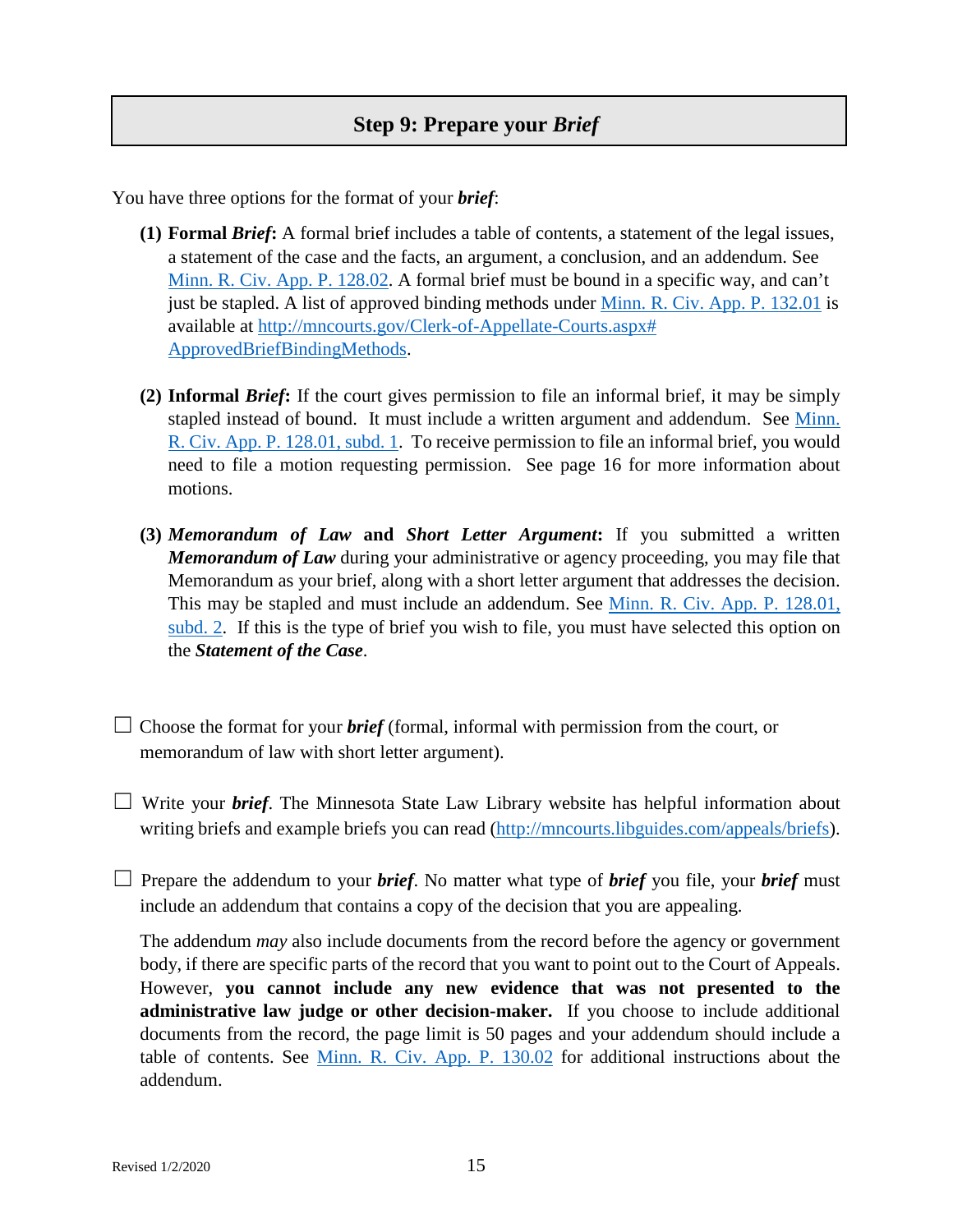#### **Step 10: File and Serve Paper Copies of your** *Brief*

Even if you e-file and e-serve your *brief* using the appellate courts' E-MACS system, you will need to file and serve **paper** copies of your *brief*. See [Minn. R. Civ. App. P. 131.03.](https://www.revisor.mn.gov/court_rules/rule.php?type=ap&subtype=rcap&id=131#Rule_131.03)

**Note: Briefs are the only document type that requires additional service of paper copies** *even after the document has been e-filed and e-served using the E-MACS system***. Do not mail the Clerk of the Appellate Courts paper copies of any other document you filed by E-MACS. Do not provide parties with paper copies of any other document if you served that party with that document by E-MACS.**

☐ Make **eight** paper copies of your brief. If you are filing a formal brief, make sure **all but two** of the copies are bound according to the instructions in [Minn. R. Civ. App. P. 132.01.](https://www.revisor.mn.gov/court_rules/ap/subtype/rcap/id/131/#131.03) Keep one copy of the brief for your records.

**If there is more than one respondent, you will need two additional copies for each additional respondent.**

- □ File **five** paper copies of the brief (one unbound) with the Clerk of the Appellate Courts, in person or by mail (see Step 3 above for instructions on how to file documents).
- ☐ Serve **two** paper copies on each respondent. Minn. R. Civ. App. P. 131.03, subd. 2.
- $\Box$  The person who served the brief must fill out and sign the form titled *Certificate of Service by Mail of Brief* (see Steps 4 & 5 above for instructions about service and proof of service).
- $\Box$  File the *Certificate of Service by Mail of Brief* with the Clerk of the Appellate Courts (see Step 3 above for instructions on how to file documents).

#### **General Information about "Motions"**

If you cannot serve and file your brief within 30 days and you need more time, or if you want to make any other request of the court, you must serve and file a signed, written request asking the court for the relief you need. This formal request is called a "motion."

The motion must state (1) what you are requesting and (2) the reason(s) for that request. You must serve the written motion on the respondents and file proof of service for the motion. The requirements for a motion are found in [Minn. R. Civ. App. P. 127](https://www.revisor.mn.gov/court_rules/ap/subtype/rcap/id/127/) and specific instructions for requesting a briefing extension are found in [Minn. R. Civ. App. P. 131.02.](https://www.revisor.mn.gov/court_rules/ap/subtype/rcap/id/131/#131.02) If you are requesting an extension of a deadline, your motion should be served and filed before the deadline you wish to extend.

**Reminder: the Court of Appeals cannot extend the deadline to serve and file the**  *Petition for Writ of Certiorari* or the time for obtaining the *Writ of Certiorari* under Minn. Stat. chapter 606.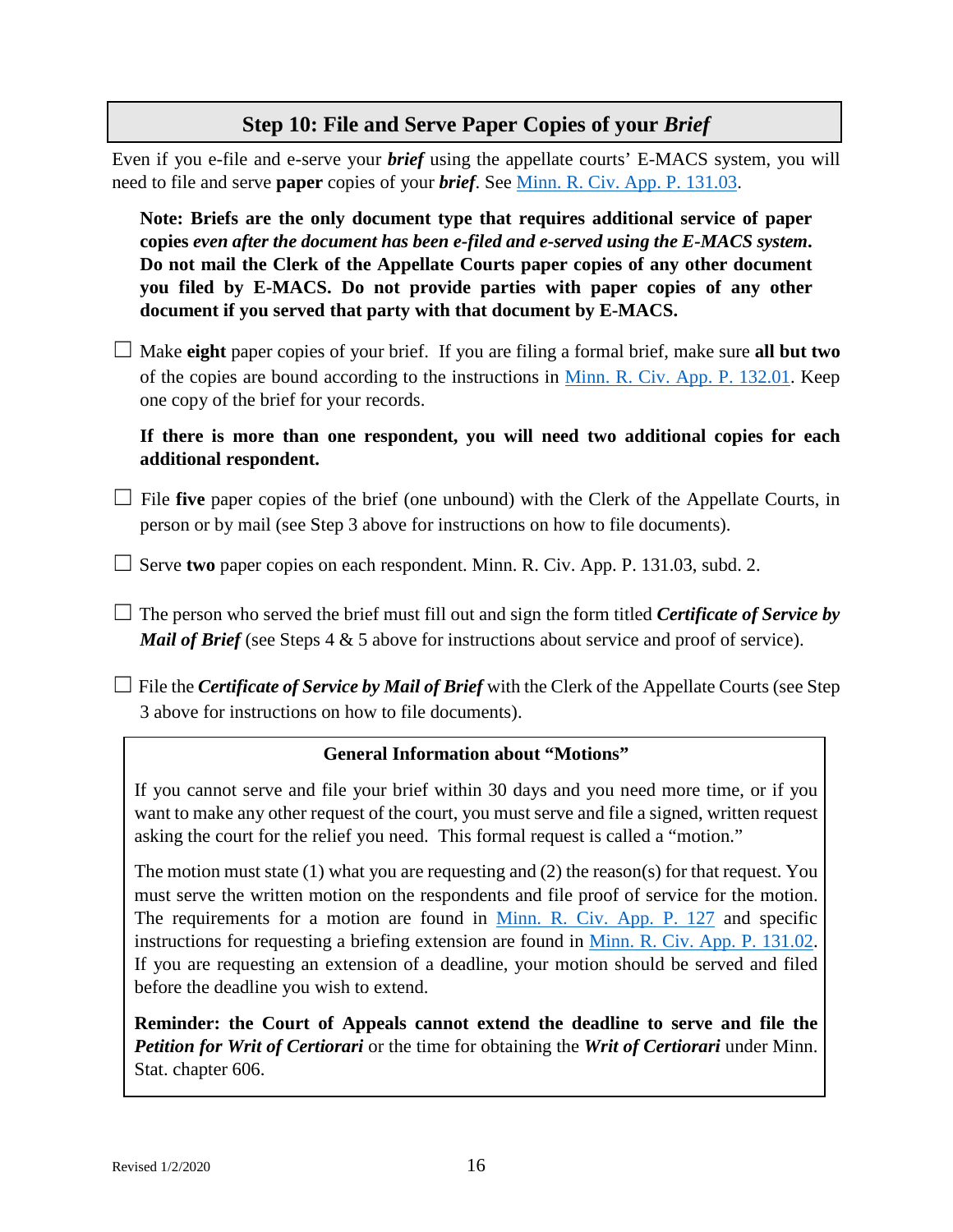#### **What Happens Next?**

#### **Court of Appeals Receives the Record and Respondent's Brief**

The administrative decision-maker sends the record from your case to the Court of Appeals, including any transcript of your hearing(s). The respondent(s) also have the opportunity to each submit a brief to the Court of Appeals.

If a respondent's brief raises a new topic that your brief did not address, you may (but do not have to) file a reply brief. See [Minn. R. Civ. App. P. 131.01, subd. 3.](https://www.revisor.mn.gov/court_rules/ap/subtype/rcap/id/131/#131.01) Your reply brief cannot raise new reasons for reversal or issues that were not raised in your brief or the respondent's brief.

If you choose to file a reply brief, your deadline for filing and serving the reply brief is as follows:

- If the respondent's brief was served on you in person or electronically via E-MACS, the deadline for your reply brief is 14 days after the date the respondent's brief was served on you.
- If the respondent's brief was served on you by mail, the deadline for your reply brief is 14 calendar days  $+3$  business days from the date the respondent's brief was mailed to you (not when you received it).

#### **Oral Argument or Non-Oral Consideration**

After the parties have filed their briefs, your appeal will be submitted to a panel of three Court of Appeals judges. You will receive a *Notice* of the date of oral argument or non-oral consideration by the panel. This notice will also include the names of the judges assigned to decide your case.

If you are not represented by an attorney, the Court of Appeals will not allow oral argument by any party. See [Minn. R. Civ. App. P. 134.01.](https://www.revisor.mn.gov/court_rules/ap/subtype/rcap/id/134/)

In deciding your appeal, the Court of Appeals looks at the evidence used in the hearing(s) before the agency or government body. You may not give new evidence on appeal without first getting permission from the Court of Appeals. The Court of Appeals generally does not accept new evidence.

#### **Opinion is Issued**

The Court of Appeals will issue a written decision, called an "opinion," within 90 days after the appeal is considered by the judges. **All appellate court opinions are public and will be available on the Judicial Branch website.**

If you wish to appeal the Court of Appeals decision, you have 30 days after the opinion is issued to file a *petition for further review (PFR)*, which is a request for the Minnesota Supreme Court to review the Court of Appeals decision. See [Minn. R. Civ. App. P. 117.](https://www.revisor.mn.gov/court_rules/ap/subtype/rcap/id/117/)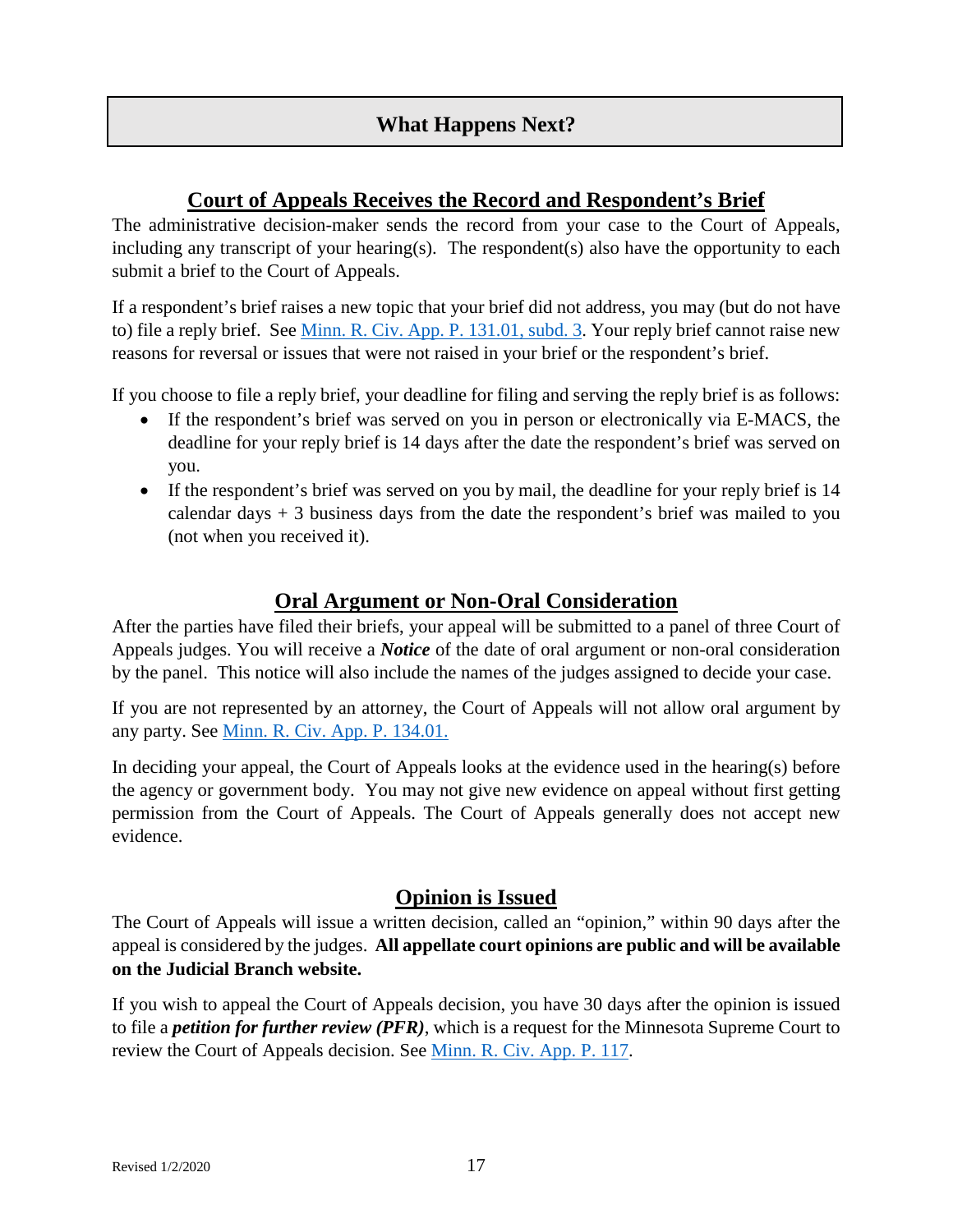| <b>PETITION FOR</b><br><b>WRIT OF CERTIORARI</b><br>VS.<br>Date of Decision<br>(your name)<br><u> 1980 - Jan James James Barnett, amerikan basar personal (h. 1980).</u>                                                                        |  |
|-------------------------------------------------------------------------------------------------------------------------------------------------------------------------------------------------------------------------------------------------|--|
| TO: The Court of Appeals of the State of Minnesota:<br>hereby petitions the Court of Appeals for a Writ of Certiorari<br>pursuant to (choose one): $\Box$ Minn. Stat. §§ 14.63, 14.64 $\Box$ Minn. Stat. § 606.01                               |  |
|                                                                                                                                                                                                                                                 |  |
|                                                                                                                                                                                                                                                 |  |
|                                                                                                                                                                                                                                                 |  |
|                                                                                                                                                                                                                                                 |  |
|                                                                                                                                                                                                                                                 |  |
|                                                                                                                                                                                                                                                 |  |
|                                                                                                                                                                                                                                                 |  |
| issued on the date noted above, upon the grounds that:                                                                                                                                                                                          |  |
|                                                                                                                                                                                                                                                 |  |
| ,我们也不能在这里的时候,我们也不能在这里的时候,我们也不能会在这里的时候,我们也不能会在这里的时候,我们也不能会在这里的时候,我们也不能会在这里的时候,我们也不                                                                                                                                                               |  |
|                                                                                                                                                                                                                                                 |  |
| <u> 1989 - Johann Stein, marwolaethau a bhann an t-Amhain ann an t-Amhain an t-Amhain an t-Amhain an t-Amhain an </u><br><u> 1989 - Johann John Harry Harry Harry Harry Harry Harry Harry Harry Harry Harry Harry Harry Harry Harry Harry H</u> |  |
| (Summarize why you are appealing in a sentence or two. You will make a detailed<br>argument in the brief that you will be filing later.)                                                                                                        |  |
|                                                                                                                                                                                                                                                 |  |
| Dated:<br>(Signature of you or your attorney)                                                                                                                                                                                                   |  |
| (Printed name)                                                                                                                                                                                                                                  |  |
|                                                                                                                                                                                                                                                 |  |
| (Address)                                                                                                                                                                                                                                       |  |

(Email Address)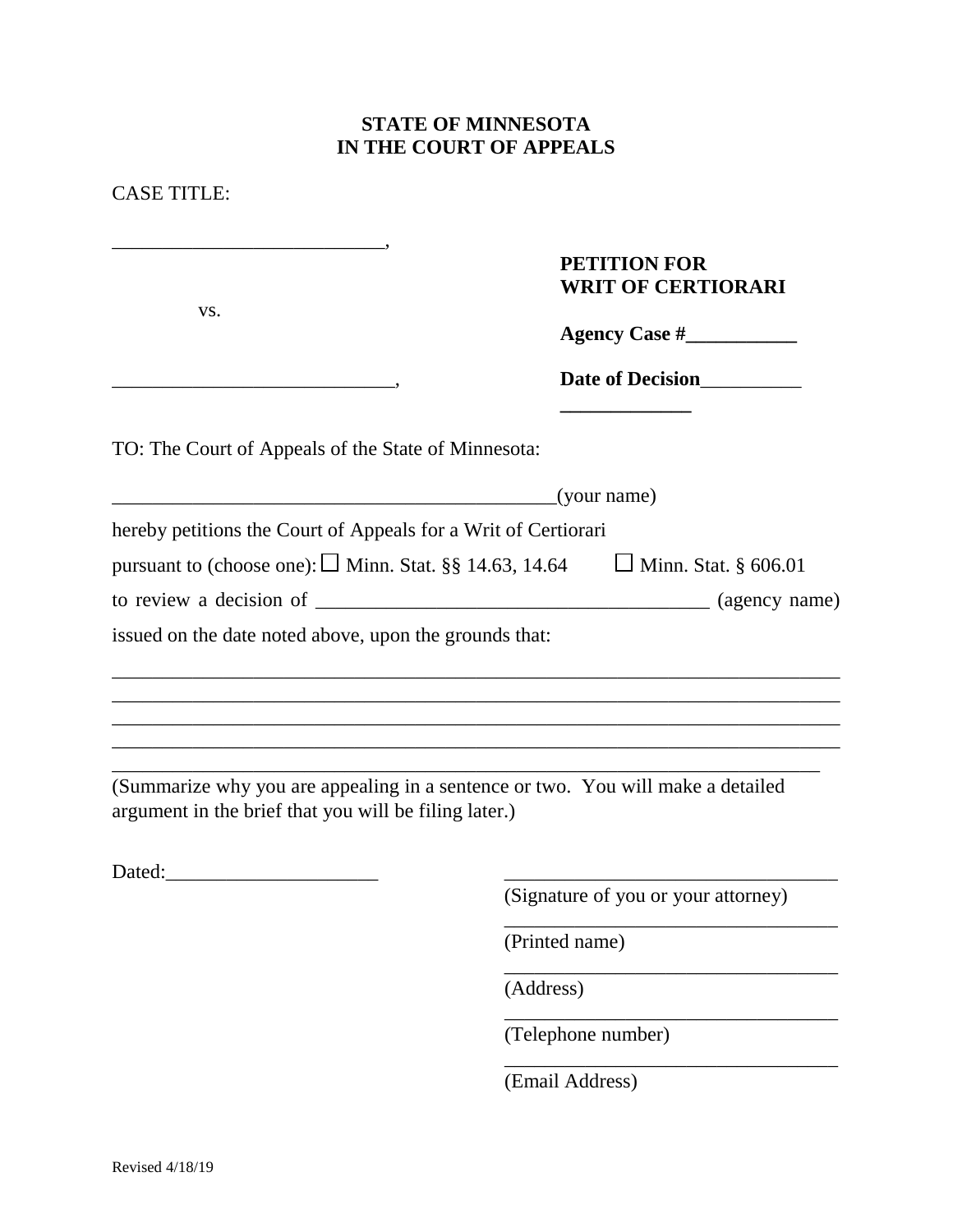#### CASE TITLE:

vs.

#### \_\_\_\_\_\_\_\_\_\_\_\_\_\_\_\_\_\_\_\_\_\_\_\_\_\_\_, **WRIT OF CERTIORARI**

**Court of Appeals #\_\_\_\_\_\_\_\_\_\_\_**

**Agency Case #\_\_\_\_\_\_\_\_\_\_\_\_\_\_\_**

\_\_\_\_\_\_\_\_\_\_\_\_\_\_\_\_\_\_\_\_\_\_\_\_\_\_\_\_, **Date of Decision**\_\_\_\_\_\_\_\_\_\_\_\_\_\_

**\_\_\_\_\_\_\_\_\_\_\_\_\_**

| $\mathbf{m}$<br>÷ | $\cdots$ $\cdots$<br>-------<br>__ |
|-------------------|------------------------------------|
|                   | . .                                |

You are hereby ordered to return to the Court of Appeals and serve on all parties in accordance with rule 115.04, subdivision 3, within 30 days after service of the petition or 14 days after delivery of a transcript, whichever is later, an itemized statement of the record, exhibits, and proceedings in the above-entitled matter so that this court may review the decision issued on the date noted above.

You are further directed to retain the actual record, exhibits, and transcript of proceedings (if any) until requested by the Clerk of the Appellate Courts to deliver them in accordance with rule 115.04, subdivision 5.

Copies of this writ and accompanying petition shall be served forthwith either personally or by mail upon the respondent or its attorney at:

*(Fill in the name and address of the respondent or respondent's attorney on the lines below)*

Proof of service shall be filed with the Clerk of the Appellate Courts.

DATED:

\_\_\_\_\_\_\_\_\_\_\_\_\_\_\_\_\_\_\_\_\_\_\_\_\_\_\_\_\_\_\_\_\_\_ \_\_\_\_\_\_\_\_\_\_\_\_\_\_\_\_\_\_\_\_\_\_\_\_\_\_\_\_\_\_\_\_\_\_ \_\_\_\_\_\_\_\_\_\_\_\_\_\_\_\_\_\_\_\_\_\_\_\_\_\_\_\_\_\_\_\_\_\_

Clerk of the Appellate Courts

 $By:$ 

Assistant Clerk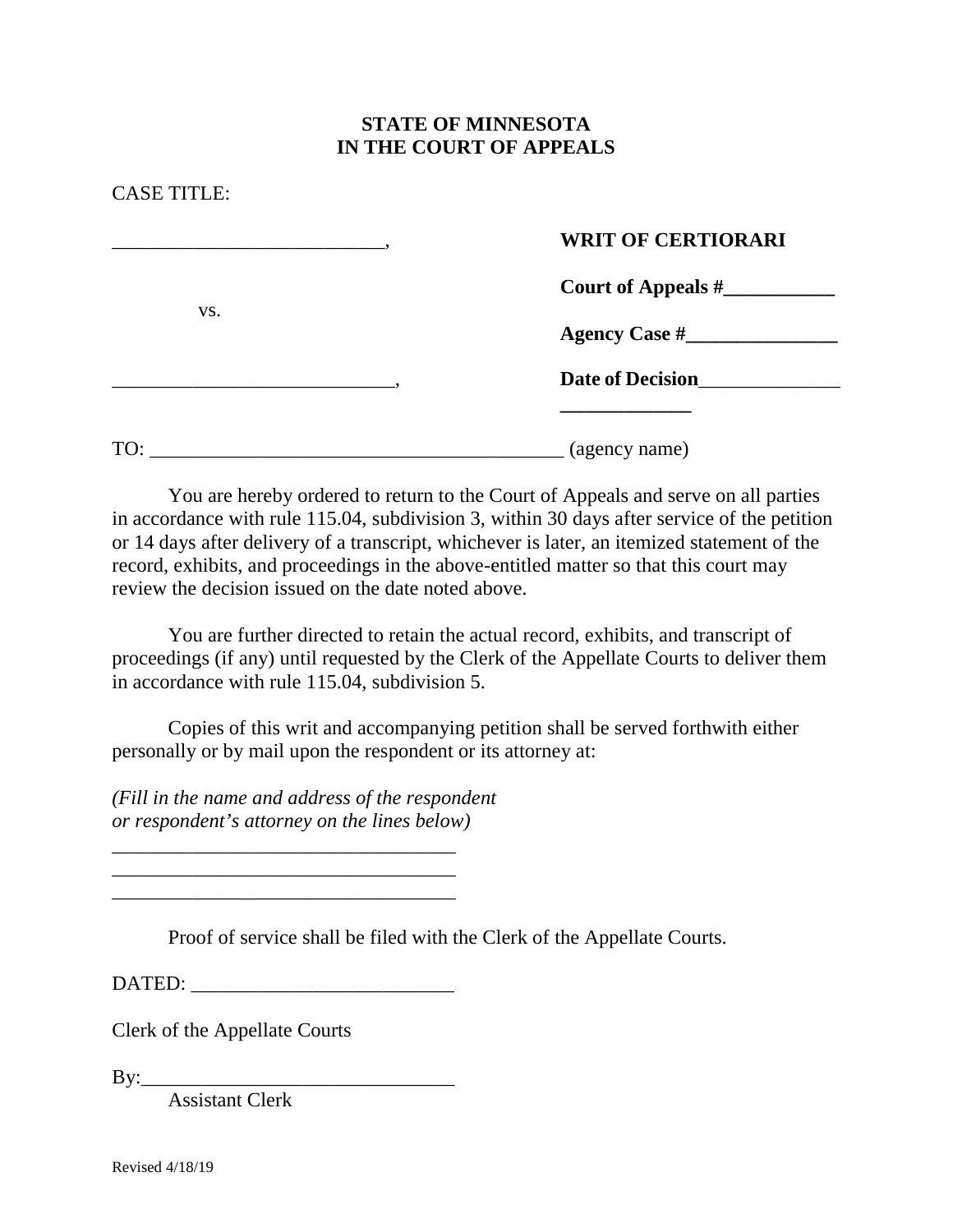CASE TITLE:

#### **STATEMENT OF THE CASE OF RELATOR**

vs.

\_\_\_\_\_\_\_\_\_\_\_\_\_\_\_\_\_\_\_\_\_\_\_\_\_\_\_,

\_\_\_\_\_\_\_\_\_\_\_\_\_\_\_\_\_\_\_\_\_\_\_\_\_\_\_\_,

#### **Agency Case #\_\_\_\_\_\_\_\_\_\_\_**

**Appellate Case #A\_\_ \_ -\_ \_ \_ \_ \_ \_** 

(If known)

*This form is provided for the benefit of self-represented litigants, and conforms to the Statement of the Case form required by Rule 133.03 of the Minnesota Rules of Civil Appellate Procedure and to Form 133, found at the end of the Minnesota Rules of Civil Appellate Procedure. Some questions on this form may require you to complete some basic legal research about your appeal before you can complete them. Instructions for completing this form are available at http://mncourts.gov/CourtOfAppeals.aspx#Tab08Resources.* 

#### 1. **Agency where case originated**: \_\_\_\_\_\_\_\_\_\_\_\_\_\_\_\_\_\_\_\_\_\_\_\_\_\_\_\_\_\_\_\_\_

Name of presiding judge or hearing officer: \_\_\_\_\_\_\_\_\_\_\_\_\_\_\_\_\_\_\_\_\_\_\_\_\_\_\_\_\_\_\_

#### 2. **Jurisdictional statement for a certiorari appeal:**

- 1. Statute, rule, or other authority authorizing certiorari appeal (choose one):  $\Box$  Minn. Stat. §§ 14.63, 14.64  $\Box$  Minn. Stat. § 606.01 Other\_\_\_\_\_\_\_\_\_\_\_\_\_\_\_\_\_\_\_\_\_\_\_\_\_\_\_\_\_\_\_\_\_\_\_\_\_\_\_\_\_\_\_\_\_\_\_\_
- 2. Authority (statutory section) fixing time limit and date of event triggering appeal time (mailing of decision, receipt of decision, or receipt of other notice):  $\Box$  Minn. Stat. §§ 14.63, 14.64  $\Box$  Minn. Stat. § 606.01 Other\_\_\_\_\_\_\_\_\_\_\_\_\_\_\_\_\_\_\_\_\_\_\_\_\_\_\_\_\_\_\_\_\_\_\_\_\_\_\_\_\_\_\_\_\_\_\_\_

\_\_\_\_\_\_\_\_\_\_\_\_\_\_\_\_\_\_\_\_\_\_\_\_\_\_\_\_\_\_\_\_\_\_\_\_\_\_\_\_\_\_\_\_\_\_\_\_\_\_\_\_\_\_\_\_\_\_\_\_\_\_\_\_\_\_ \_\_\_\_\_\_\_\_\_\_\_\_\_\_\_\_\_\_\_\_\_\_\_\_\_\_\_\_\_\_\_\_\_\_\_\_\_\_\_\_\_\_\_\_\_\_\_\_\_\_\_\_\_\_\_\_\_\_\_\_\_\_\_\_\_\_

- 3. **Type of litigation and any statutes at issue:**
- 4. **Brief description of issues that were raised before the administrative or agency decision maker, and how the administrative or agency decision maker decided those issues: \_\_\_\_\_\_\_\_\_\_\_\_\_\_\_\_\_\_\_\_\_\_\_\_\_\_\_\_\_\_\_\_\_\_\_\_\_\_\_\_\_\_\_\_\_\_\_\_\_\_\_\_\_**

\_\_\_\_\_\_\_\_\_\_\_\_\_\_\_\_\_\_\_\_\_\_\_\_\_\_\_\_\_\_\_\_\_\_\_\_\_\_\_\_\_\_\_\_\_\_\_\_\_\_\_\_\_\_\_\_\_\_\_\_\_\_\_

\_\_\_\_\_\_\_\_\_\_\_\_\_\_\_\_\_\_\_\_\_\_\_\_\_\_\_\_\_\_\_\_\_\_\_\_\_\_\_\_\_\_\_\_\_\_\_\_\_\_\_\_\_\_\_\_\_\_\_\_\_\_\_\_\_\_\_\_\_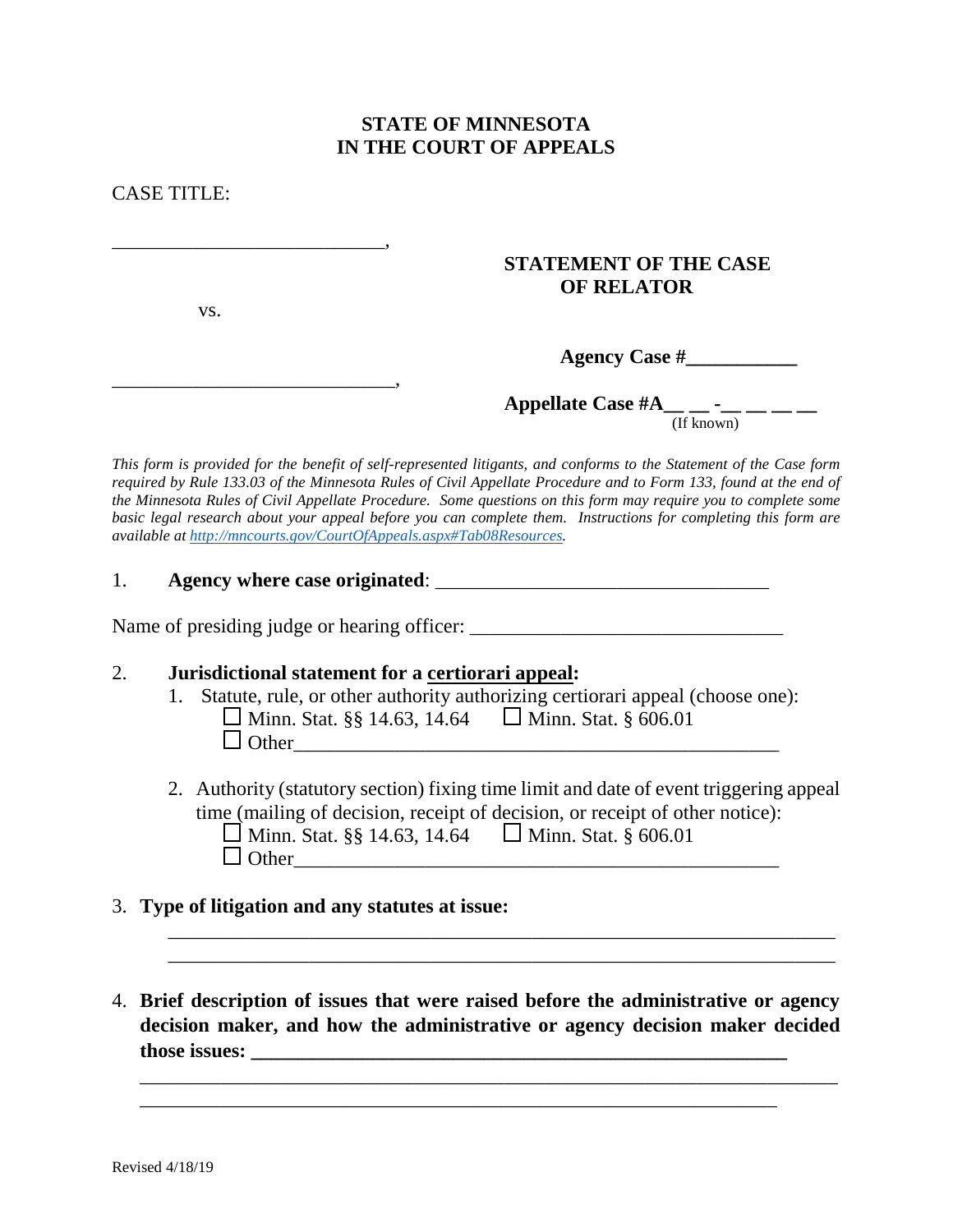5. **Short description of issues you are raising in this appeal** (one or two sentences; you may make a more detailed argument in the brief you will be filing later)**:**

\_\_\_\_\_\_\_\_\_\_\_\_\_\_\_\_\_\_\_\_\_\_\_\_\_\_\_\_\_\_\_\_\_\_\_\_\_\_\_\_\_\_\_\_\_\_\_\_\_\_\_\_\_\_\_\_\_\_\_\_\_\_\_\_\_\_ \_\_\_\_\_\_\_\_\_\_\_\_\_\_\_\_\_\_\_\_\_\_\_\_\_\_\_\_\_\_\_\_\_\_\_\_\_\_\_\_\_\_\_\_\_\_\_\_\_\_\_\_\_\_\_\_\_\_\_\_\_\_\_\_\_\_ \_\_\_\_\_\_\_\_\_\_\_\_\_\_\_\_\_\_\_\_\_\_\_\_\_\_\_\_\_\_\_\_\_\_\_\_\_\_\_\_\_\_\_\_\_\_\_\_\_\_\_\_\_\_\_\_\_\_\_\_\_\_\_\_\_\_ \_\_\_\_\_\_\_\_\_\_\_\_\_\_\_\_\_\_\_\_\_\_\_\_\_\_\_\_\_\_\_\_\_\_\_\_\_\_\_\_\_\_\_\_\_\_\_\_\_\_\_\_\_\_\_\_\_\_\_\_\_\_\_\_\_\_

#### 6. **Related appeals:**

a. List any prior or pending appeals arising from the same agency case as this appeal (write appeal numbers, or "none"):\_\_\_\_\_\_\_\_\_\_\_\_\_\_\_\_\_\_\_\_\_\_\_\_\_\_\_\_\_\_

\_\_\_\_\_\_\_\_\_\_\_\_\_\_\_\_\_\_\_\_\_\_\_\_\_\_\_\_\_\_\_\_\_\_\_\_\_\_\_\_\_\_\_\_\_\_\_\_\_\_\_\_\_\_\_\_\_\_\_\_\_\_\_

b. List any pending appeals arising from different agency cases that raise similar issues to this appeal (write appeal numbers, or "none known"):

\_\_\_\_\_\_\_\_\_\_\_\_\_\_\_\_\_\_\_\_\_\_\_\_\_\_\_\_\_\_\_\_\_\_\_\_\_\_\_\_\_\_\_\_\_\_\_\_\_\_\_\_\_\_\_\_\_\_\_\_\_\_\_ \_\_\_\_\_\_\_\_\_\_\_\_\_\_\_\_\_\_\_\_\_\_\_\_\_\_\_\_\_\_\_\_\_\_\_\_\_\_\_\_\_\_\_\_\_\_\_\_\_\_\_\_\_\_\_\_\_\_\_\_\_\_\_

#### 7. **Contents of record:**

|  | a. Is a transcript necessary to review the issues on appeal? | $\sqcup$ Yes | $\Box$ No |
|--|--------------------------------------------------------------|--------------|-----------|
|  |                                                              |              |           |

b. If yes, is it a full transcript of the hearing(s) before the administrative decisionmaker, or a partial transcript?  $\Box$  Full transcript  $\Box$  Partial transcript

| c. Has the transcript been ordered from the court reporter? | $\Box$ Yes | $\Box$ No |
|-------------------------------------------------------------|------------|-----------|
|                                                             |            |           |

- d. If a transcript is unavailable, is a statement of the proceedings under Minnesota Rules of Civil Appellate Procedure 110.03 necessary?  $\Box$  Yes  $\Box$  No
- e. In lieu of the record as defined in Minnesota Rules of Civil Appellate Procedure 110.01, have the parties agreed to prepare a statement of the record pursuant to Minnesota Rules of Civil Appellate Procedure 110.04?  $\Box$  Yes  $\Box$  No

#### 8. **Oral argument**

- a. If you have an attorney, is oral argument requested?
	- $\Box$  Yes  $\Box$  No  $\Box$  I do not have an attorney
- b. If yes, where is oral argument requested:
	- Minnesota Judicial Center in St. Paul  $\Box$  Other: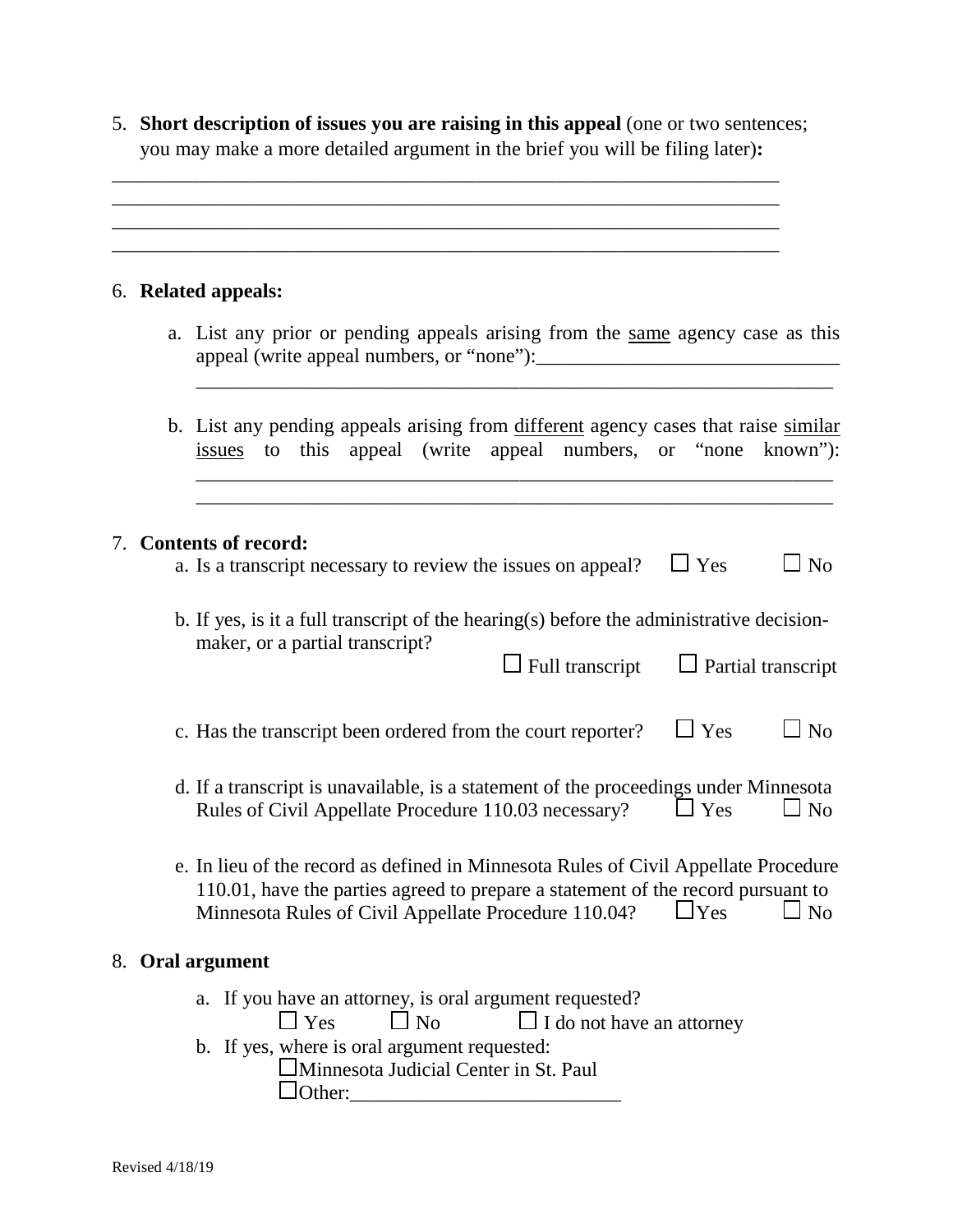#### 9. **Type of brief to be filed** *(choose one, the type that you plan to file)***:**

#### $\Box$  Formal brief under Rule 128.02

*(A formal brief includes a table of contents, a statement of the legal issues, a statement of the case and the facts, an argument, a conclusion, and an addendum.\* A formal brief must be bound in a specific way, and can't just be stapled. A list of approved binding methods under [Minn. R. Civ. App. P. 132.01](https://www.revisor.mn.gov/court_rules/ap/subtype/rcap/id/132/#132.01) is available at [http://mncourts.gov/Clerk-of-](http://mncourts.gov/Clerk-of-Appellate-Courts.aspx#%20ApprovedBriefBindingMethods)[Appellate-Courts.aspx# ApprovedBriefBindingMethods.](http://mncourts.gov/Clerk-of-Appellate-Courts.aspx#%20ApprovedBriefBindingMethods))*

#### $\Box$  Informal brief under Rule 128.01, subd. 1.

*(Before filing an informal brief, you must file a motion requesting permission to do so. An informal brief contains a concise statement of your argument and an addendum.\* It may be stapled.)*

 $\Box$  Trial memoranda, supplemented by a short letter argument under Rule 128.01, subd. 2, and an addendum.

*(If you submitted a written Memorandum of Law during your administrative or agency proceeding, you may file that Memorandum as your brief, along with a short argument in letter format that addresses the decision you are appealing. This may be stapled and must include an addendum\*.)*

*\* No matter what type of brief you file, the relator's brief must include an addendum (respondents may include an addendum with their brief, but the addendum is only required for relator's brief). The requirements for your addendum are listed in [Minn. R. Civ. App. P. 130.02.](https://www.revisor.mn.gov/court_rules/ap/subtype/rcap/id/130/#130.02) Your addendum may also contain up to 50 additional pages of documents from the record or statutes, rules, cases or other authorities that would be helpful to the court when reading your brief. However, you cannot include any new evidence that was not presented to the administrative decision-maker.*

#### 10.**Names, addresses, and telephone numbers of relator and respondents (or attorneys, if any):**

Relator or relator's attorney:

| Print name: $\frac{1}{\sqrt{1-\frac{1}{2}} \cdot \frac{1}{2}}$ |  |
|----------------------------------------------------------------|--|
| Address: _______________                                       |  |
| Email address: ______________                                  |  |
| $Telephone: \_\_\_\_\_\_\_\_\_\_\_\_\_\_\_\_$                  |  |
| Signature:                                                     |  |

Respondent or respondent's attorney:

| Print name:    |  |
|----------------|--|
| Address:       |  |
| Email address: |  |
| Telephone:     |  |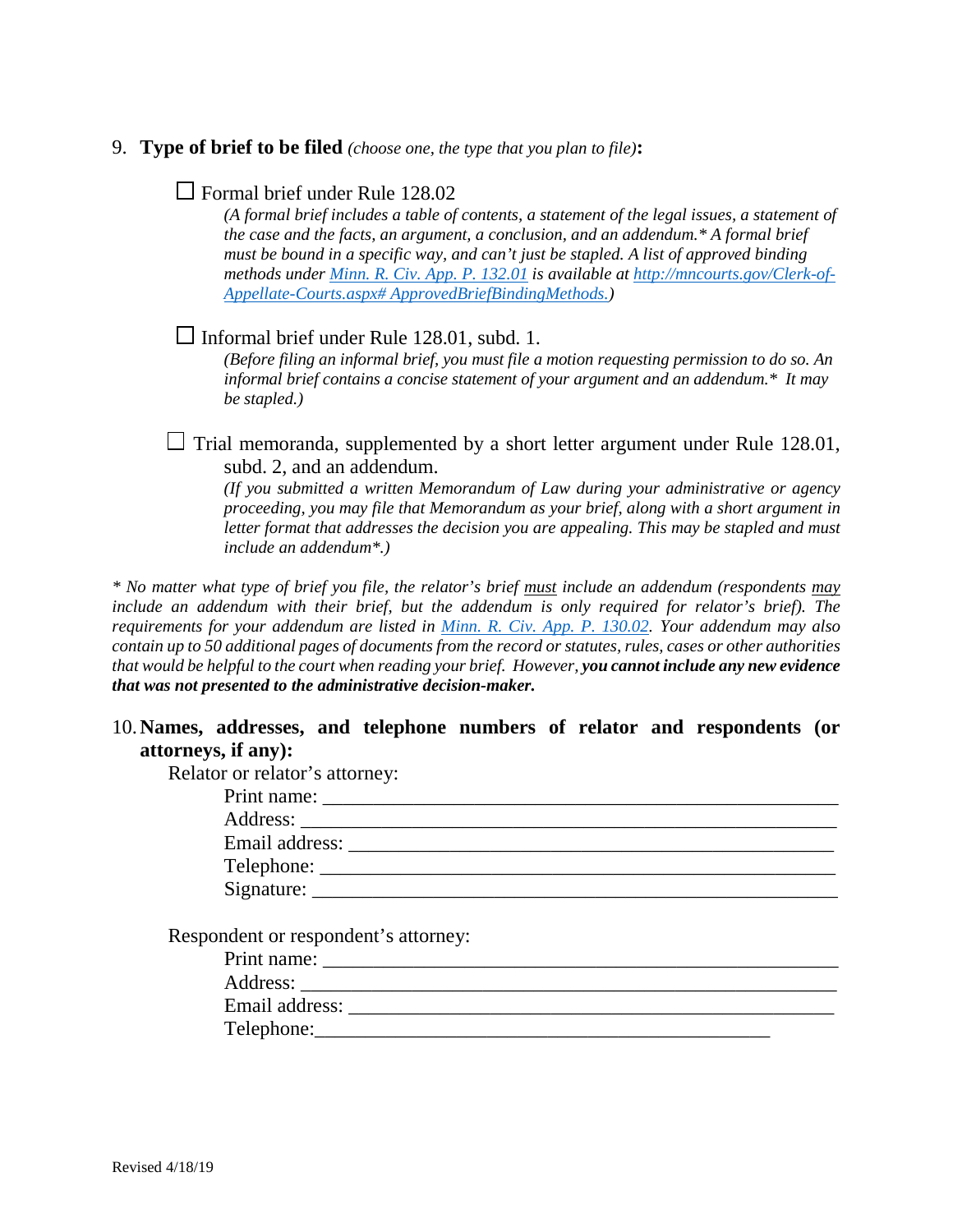CASE TITLE:

Relator,

STATE OF MINNESOTA COUNTY OF \_\_\_\_\_\_\_\_\_\_\_\_\_\_\_\_\_\_\_\_\_ APPELLATE CASE #

**RELATOR'S CERTIFICATE**  vs. **OF SERVICE OF THE PETITION FOR \_\_\_\_\_\_\_\_\_\_\_\_\_\_\_\_\_\_\_\_\_\_\_\_\_\_\_, WRIT OF CERTIORARI** Respondent. **ON THE AGENCY**

 $I, \_\_\_\_\_\_$ (Name), certify that on  $\_\_\_\_\_\_$ (Date), I served the attached **petition for writ of certiorari** upon the following agency:

*(If you are filing your appeal under Chapter 14 of the Minnesota Statutes, your Petition for Writ of Certiorari must be served on the agency either in person or by certified mail. See Minn. Stat. § 14.64. List the agency name and address to which service was directed.)*

By the following method (choose one):

 $\Box$  In person, by personally handing to and leaving with the person(s) listed above. *(If this option is selected, someone other than relator must serve the documents and fill out this form.)*

 $\Box$  **By certified mail**, directed to the addresses for the agency listed above.

I declare under the penalty of perjury that everything I have stated in this document is true and correct.

(Signature) (Date)

\_\_\_\_\_\_\_\_\_\_\_\_\_\_\_\_\_\_\_\_\_\_\_\_\_\_\_\_\_\_\_\_\_\_\_\_\_\_\_ \_\_\_\_\_\_\_\_\_\_\_\_\_\_\_\_\_\_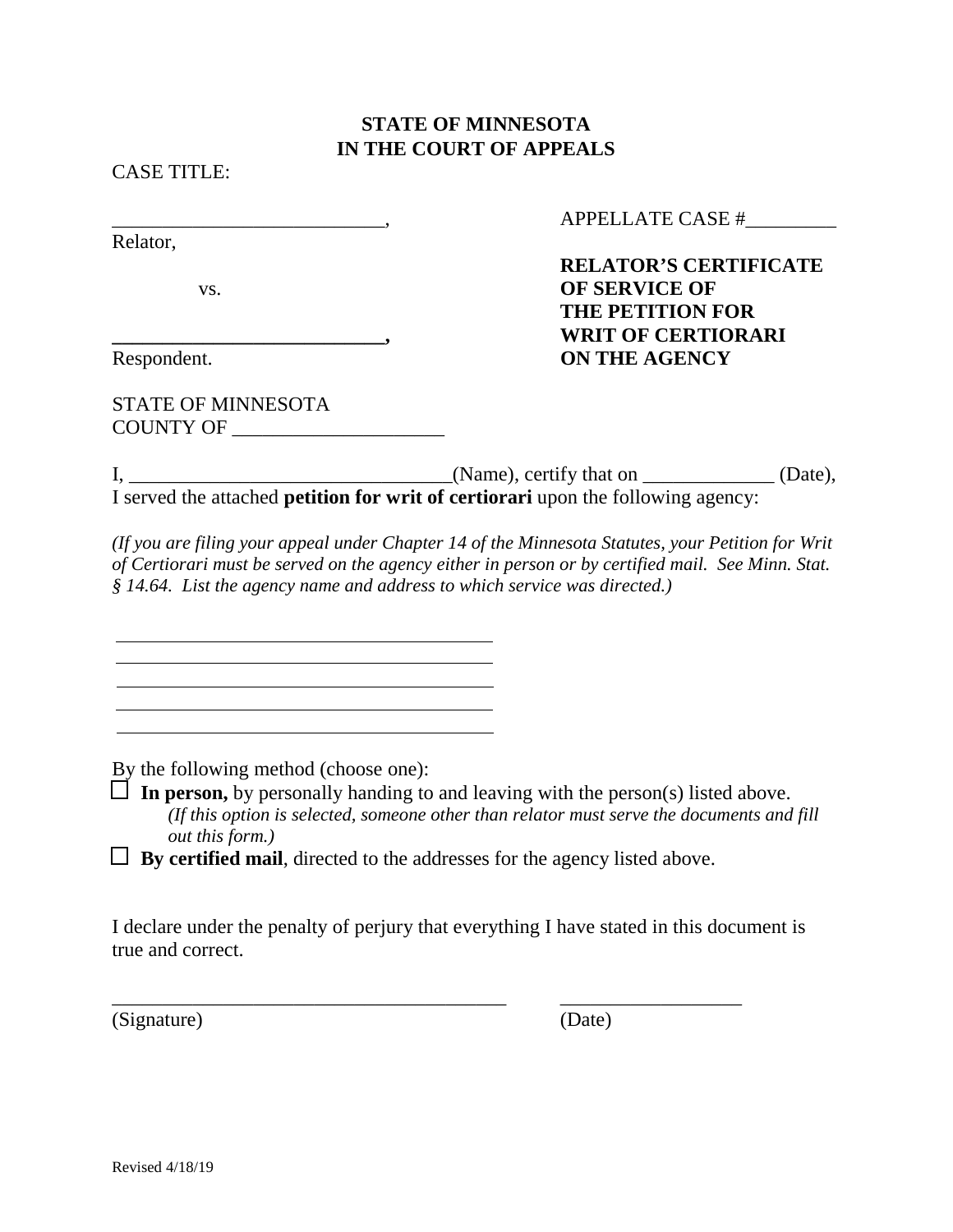CASE TITLE: APPELLATE CASE #

Relator,

**RELATOR'S CERTIFICATE**  vs. **OF SERVICE BY MAIL OF THE PETITION FOR WRIT OF CERTIORARI UNSIGNED WRIT, \_\_\_\_\_\_\_\_\_\_\_\_\_\_\_\_\_\_\_\_\_\_\_\_\_\_\_, STATEMENT OF THE CASE,** Respondent. **AND AGENCY DECISION**

STATE OF MINNESOTA COUNTY OF \_\_\_\_\_\_\_\_\_\_\_\_\_\_\_\_\_\_\_\_\_

\_\_\_\_\_\_\_\_\_\_\_\_\_\_\_\_\_\_\_\_\_\_\_\_\_\_\_,

I, \_\_\_\_\_\_\_\_\_\_\_\_\_\_\_\_\_\_\_\_\_\_\_\_\_\_\_\_\_\_\_\_\_\_\_(Name), certify that on \_\_\_\_\_\_\_\_\_\_\_\_\_\_(Date),

I served the attached **(1) petition for writ of certiorari, (2) unsigned writ of certiorari, (3) statement of the case, and (4) decision from which appeal is taken**, on the following persons by mailing to each of them a copy thereof, enclosed in an envelope, first-class postage pre-paid, and by depositing the same in the United States Mail, directed to each person as follows:

*(If a party is represented, you must serve that party's attorney, not the party directly. List the name or title of the person(s) who received documents and their addresses)*:

I declare under the penalty of perjury that everything I have stated in this document is true and correct.

\_\_\_\_\_\_\_\_\_\_\_\_\_\_\_\_\_\_\_\_\_\_\_\_\_\_\_\_\_\_\_\_\_\_\_\_\_\_\_ \_\_\_\_\_\_\_\_\_\_\_\_\_\_\_\_\_\_

(Signature) (Date)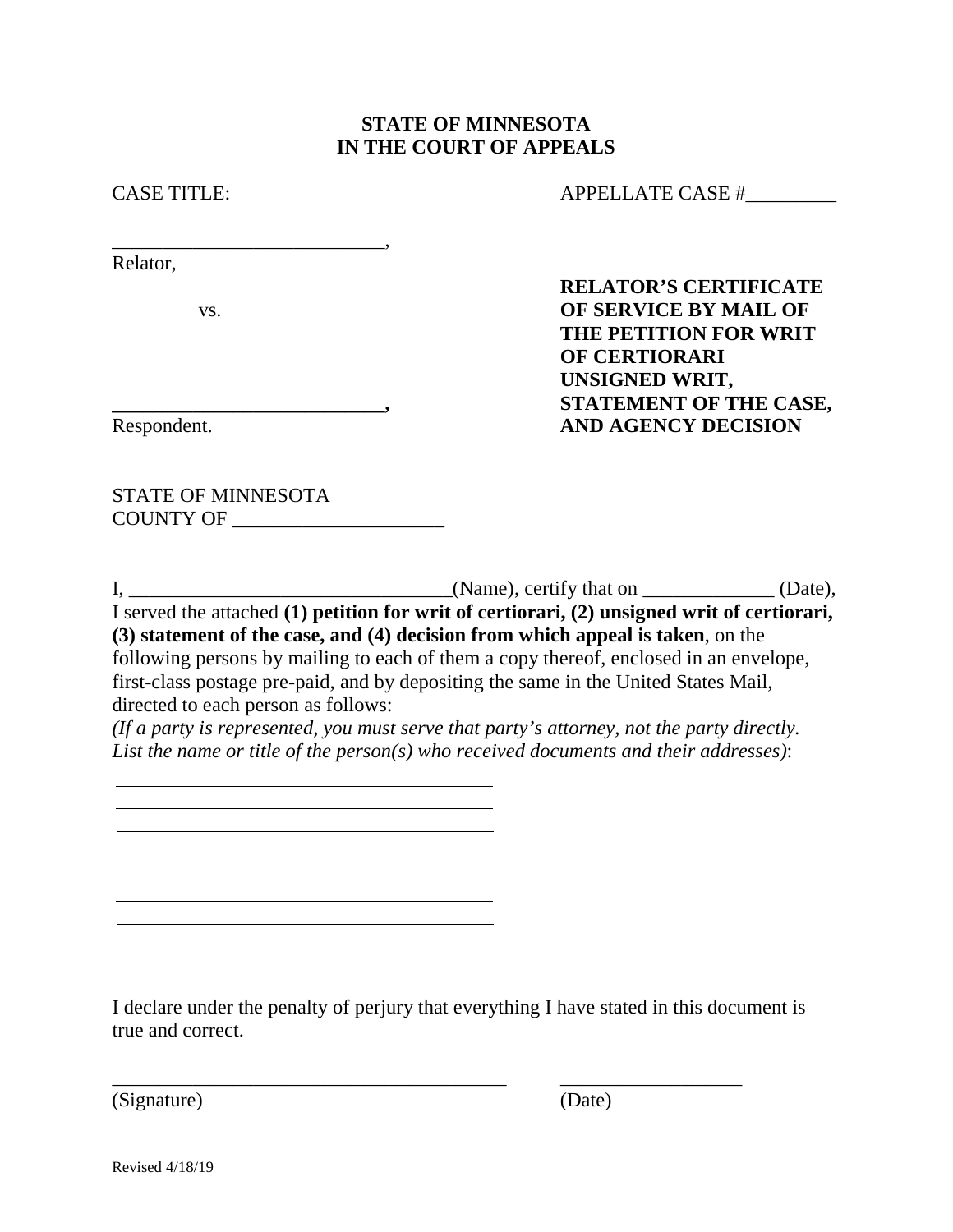CASE TITLE: APPELLATE CASE #\_\_\_\_\_\_\_\_\_

Relator,

\_\_\_\_\_\_\_\_\_\_\_\_\_\_\_\_\_\_\_\_\_\_\_\_\_\_\_,

**\_\_\_\_\_\_\_\_\_\_\_\_\_\_\_\_\_\_\_\_\_\_\_\_\_\_\_,**

<u> 1989 - Johann Barbara, martxa eta idazlea (h. 1989).</u>

**RELATOR'S CERTIFICATE**  vs. **OF SERVICE BY MAIL OF ISSUED WRIT OF CERTIORARI**

Respondent.

STATE OF MINNESOTA COUNTY OF \_\_\_\_\_\_\_\_\_\_\_\_\_\_\_\_\_\_\_\_\_

I, \_\_\_\_\_\_\_\_\_\_\_\_\_\_\_\_\_\_\_\_\_\_\_\_\_\_\_\_\_\_\_\_\_\_(Name), certify that on \_\_\_\_\_\_\_\_\_\_\_\_\_(Date), I served the attached **issued writ of certiorari (signed by the Clerk of the Appellate Courts)**, on the following parties by mailing to each of them a copy thereof, enclosed in an envelope, first-class postage pre-paid, and by depositing the same in the United States Mail, directed to said party as follows:

*(If a party is represented, you must serve that party's attorney, not the party directly. List the name or title of the person(s) who received documents and their addresses)*:

I declare under the penalty of perjury that everything I have stated in this document is true and correct.

\_\_\_\_\_\_\_\_\_\_\_\_\_\_\_\_\_\_\_\_\_\_\_\_\_\_\_\_\_\_\_\_\_\_\_\_\_\_\_ \_\_\_\_\_\_\_\_\_\_\_\_\_\_\_\_\_\_

(Signature) (Date)